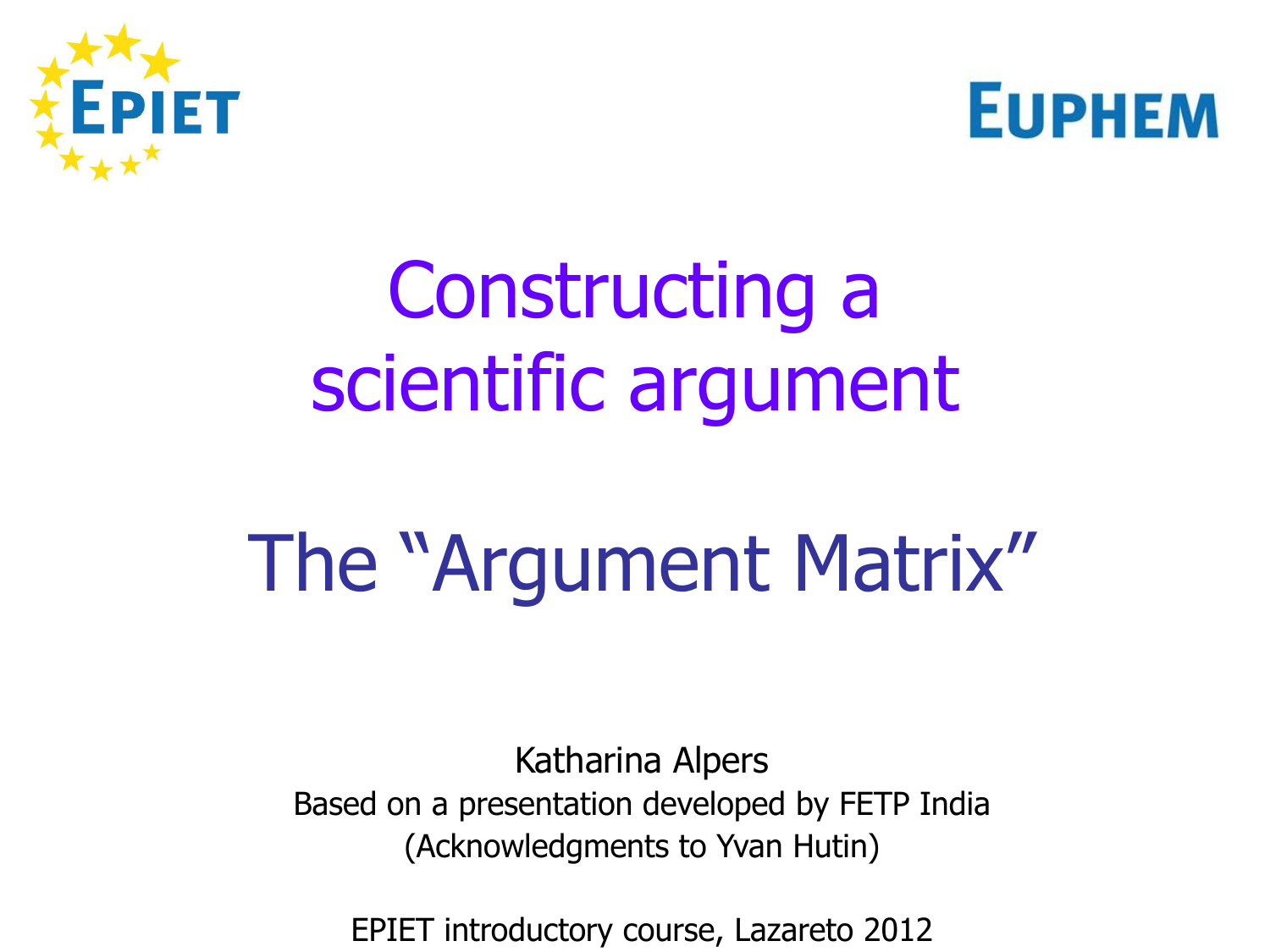### Objectives of this session

- Articulate the content of a manuscript
	- **By sections** 
		- Introduction, methods, results and discussion

**FIIDH** 

- **By ideas**
- Present this organization
	- **"** "argument matrix"

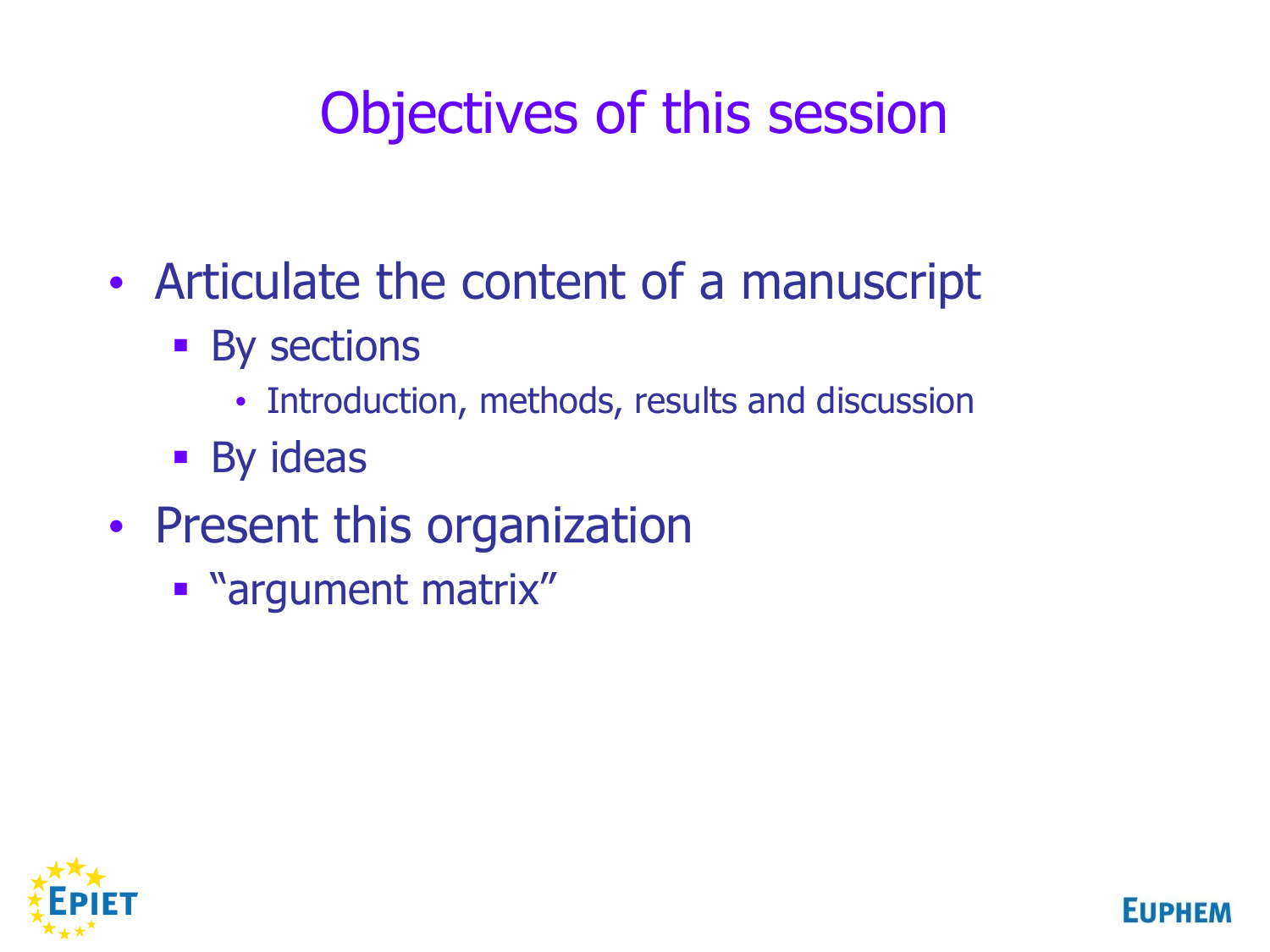What to communicate – the SOCO

• Take-home message

– Objective, concise, precise

| S                 | <b>Single</b>    |
|-------------------|------------------|
| $\overline{()}$   | Overriding       |
| $\mathbf C$       | Communication    |
| $\mathbf{\Omega}$ | <b>Objective</b> |

**EUPHEN** 

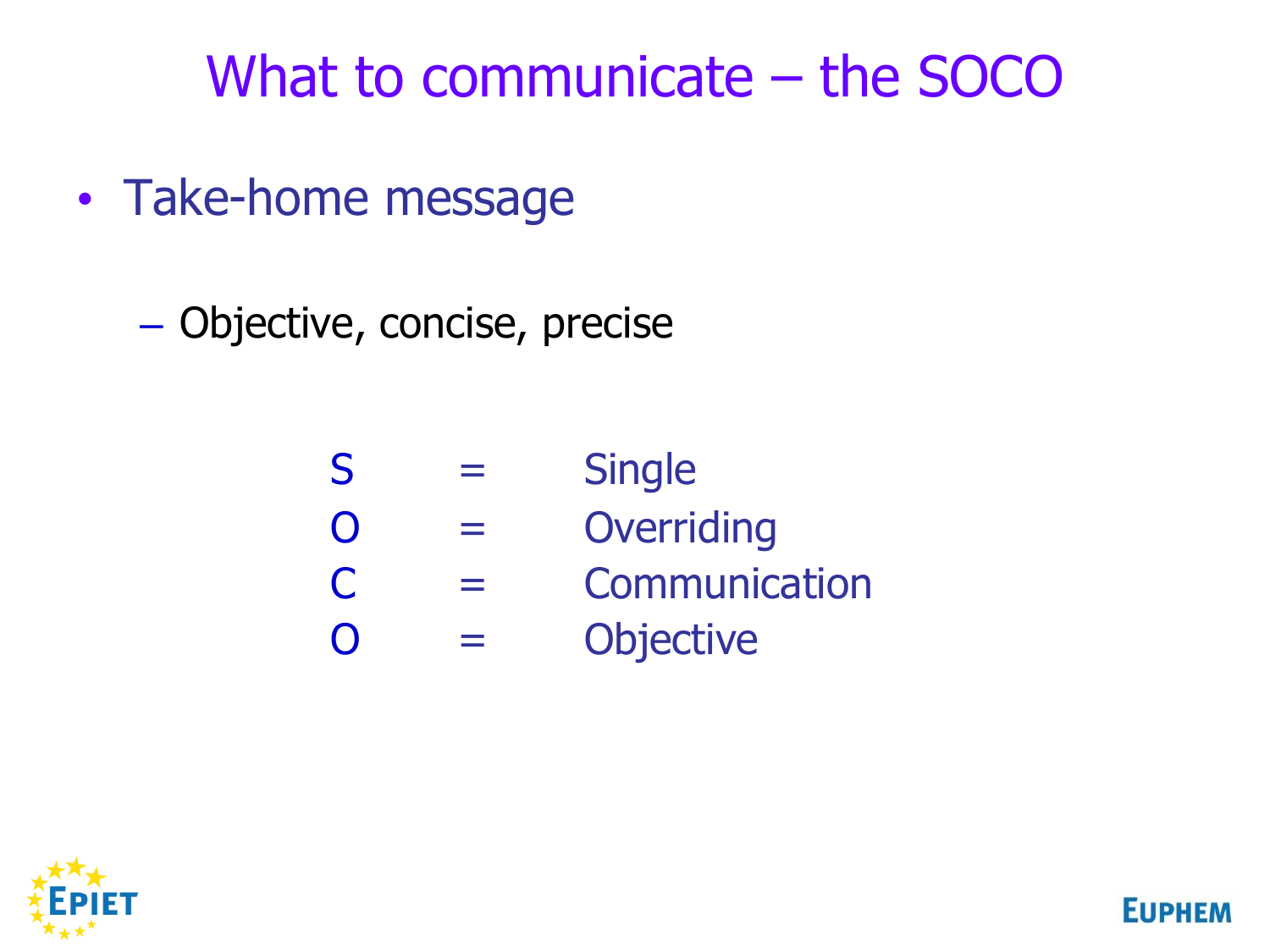## Good SOCO: A logical way to structure communication

**SOCO** 

**Conclusion** and recommendations

Results, their limitations and methods

Background and introduction

Anything that is not essential to support the conclusion and recommendations is harmful and must be cut out

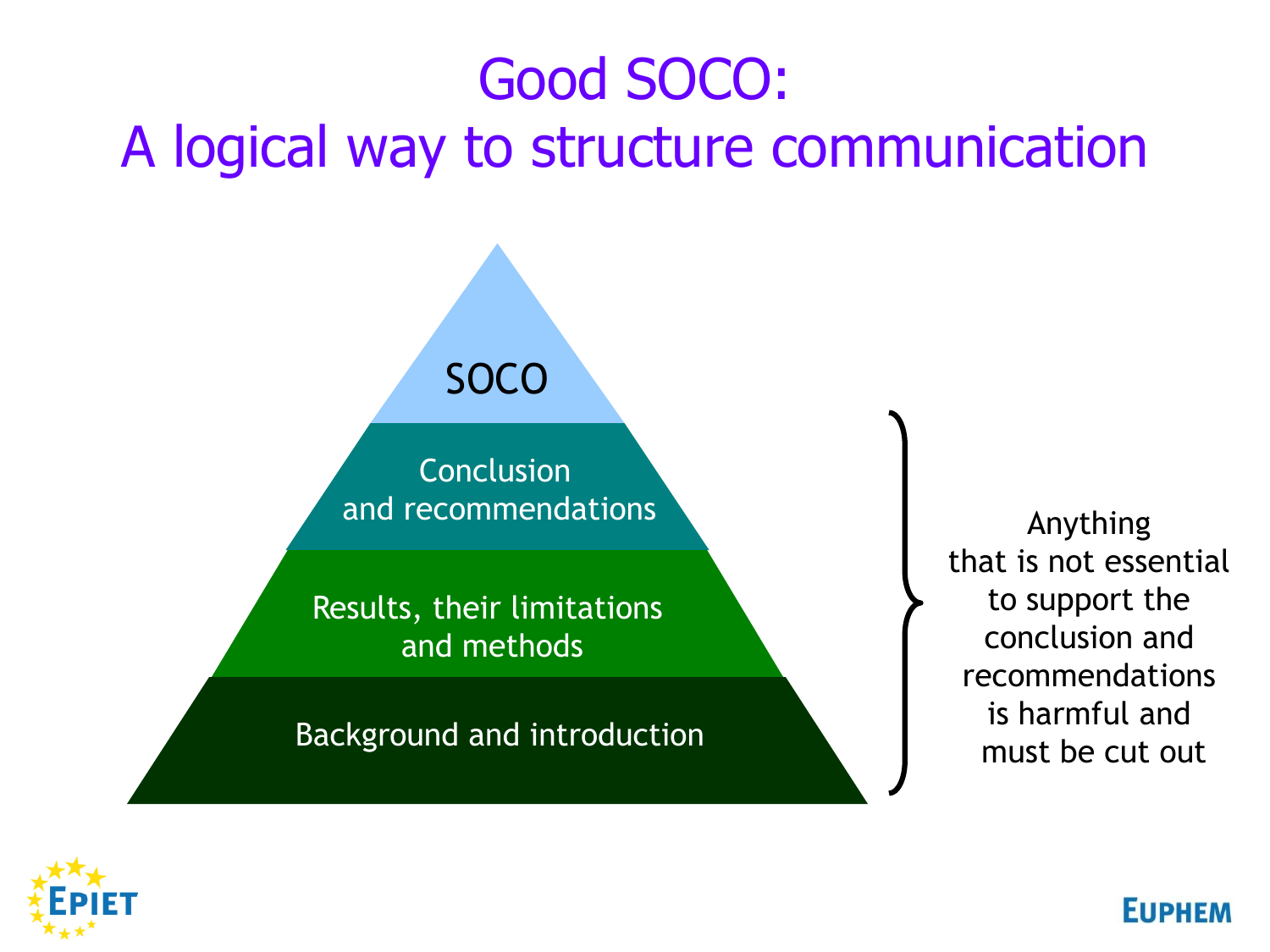## Starting points for a manuscript

- Products of the analysis
	- **Tables and figures**
- Key points and recommendations
	- **Abstract**
- Write down your SOCO in two or three lines
- Outline of the argument
	- **Slide set**
	- **Poster**



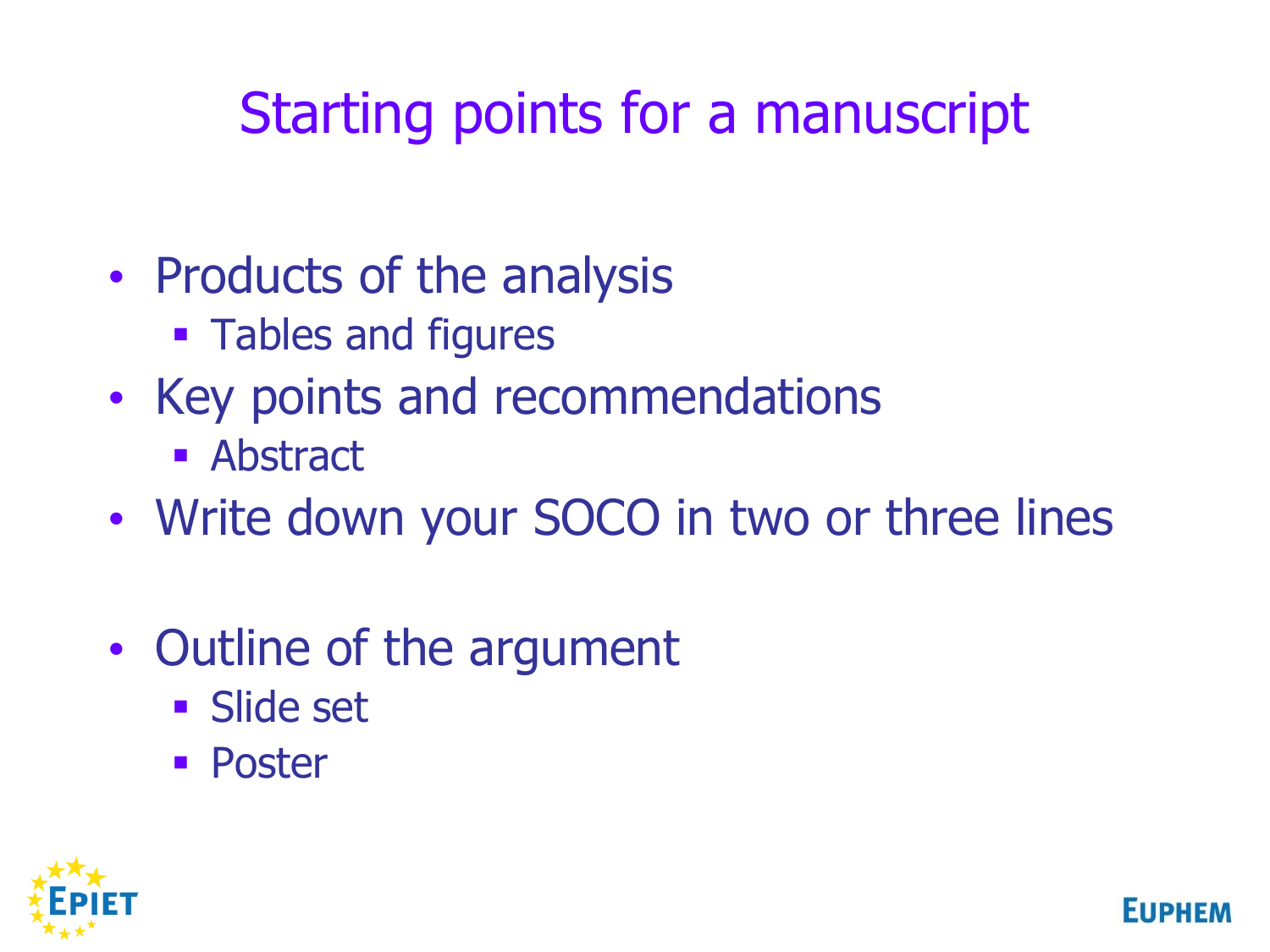#### Prepare the content

#### – Focus on the SOCO

- Start by preparing the conclusions
- Prepare recommendations on the basis of conclusions
- Choose results supporting conclusions
- Explain methods to get the results
- Describe background

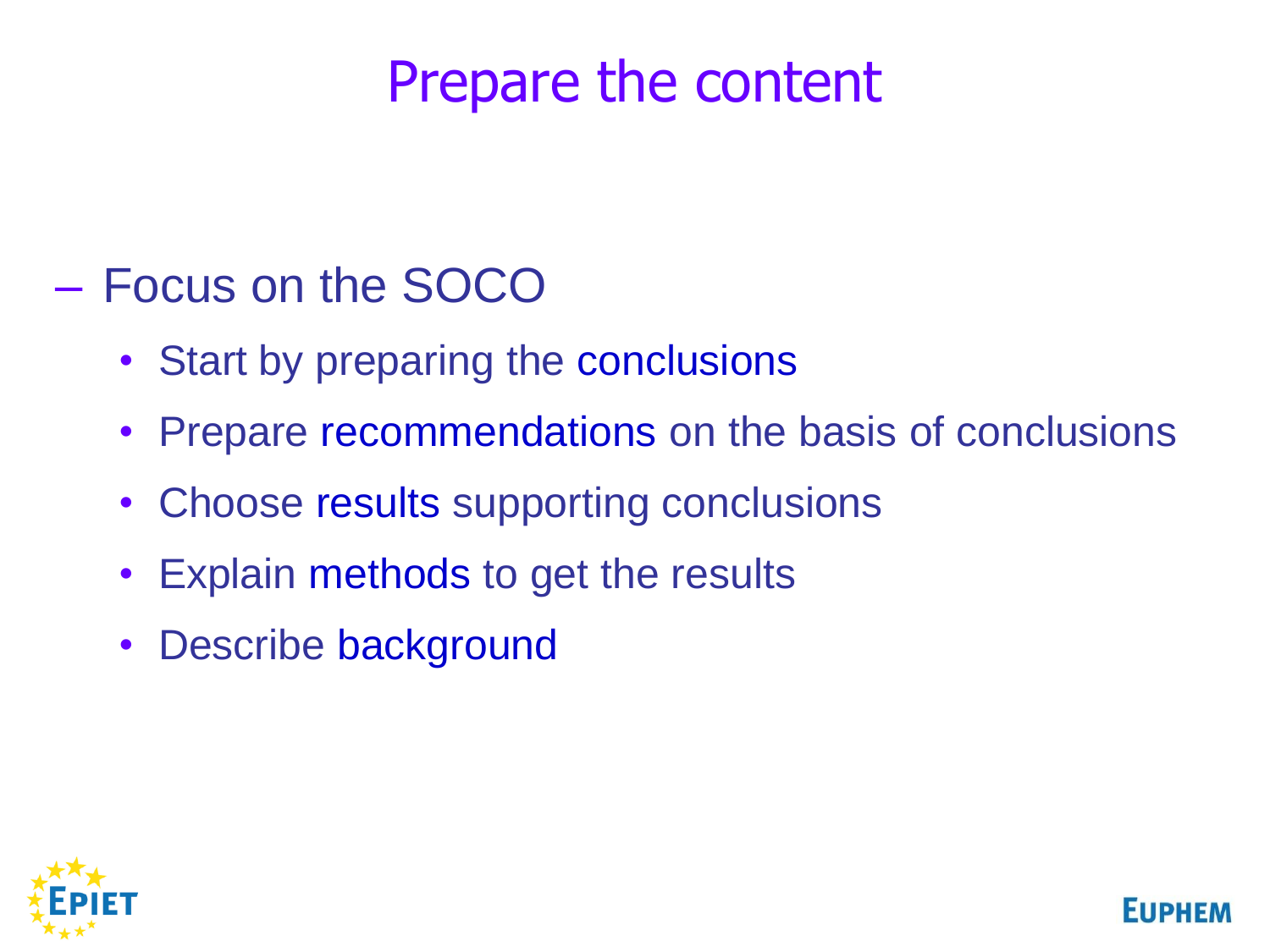Common difficulties in manuscript preparation

- Issues relating to the structure
	- **Misplaced elements** 
		- Results in the "discussion"
		- Interpretations in the "results"
- Issues relating to ideas
	- **Non-sequential ideas**
	- **Missing links in the development of an idea**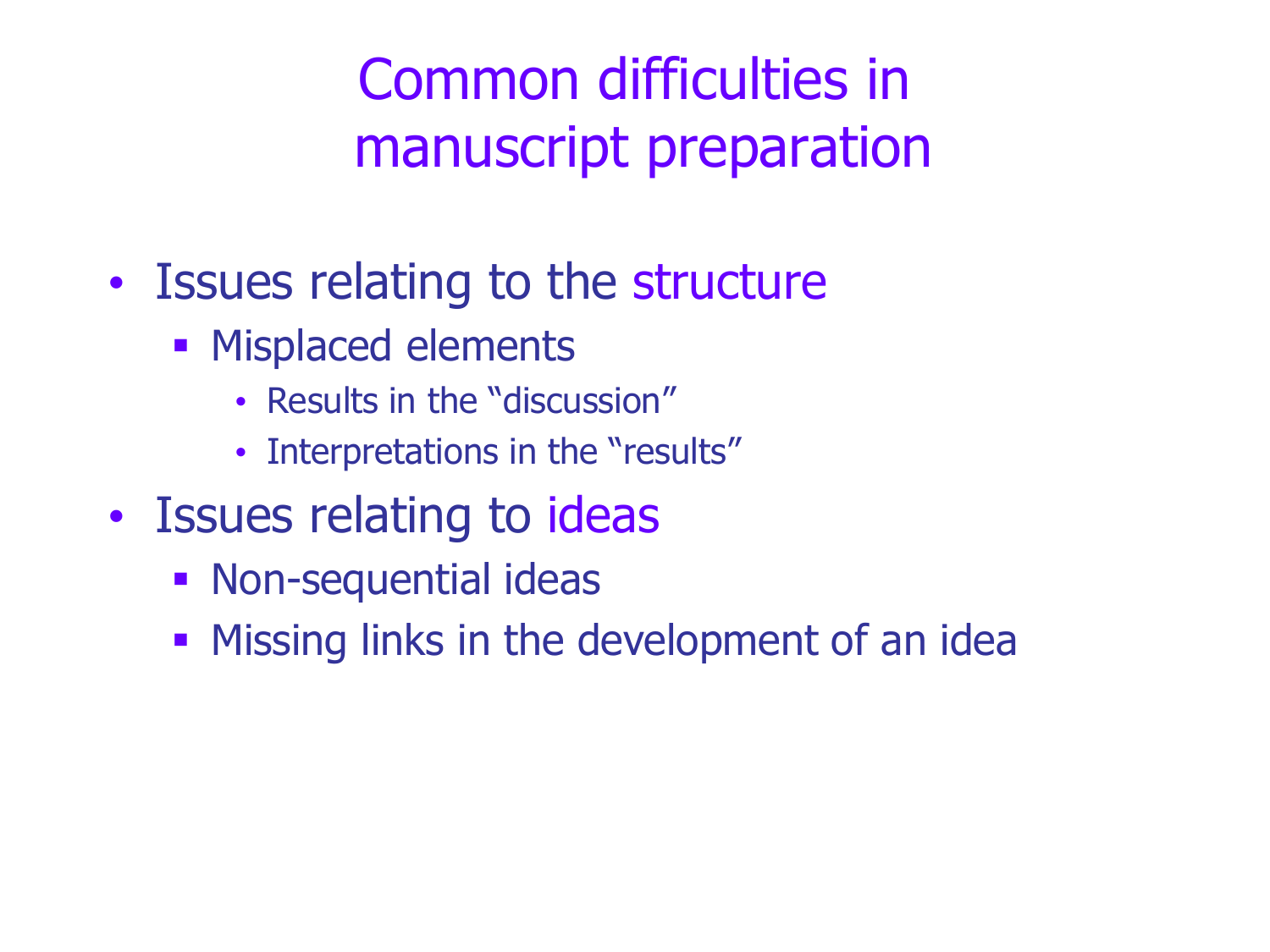#### Objectives of the "Argument matrix"

- Provide a framework that
	- **Respects the structure of the various sections**
	- **Develops 2 or 3 ideas logically and sequentially**
- Use that framework to prepare the outline of the manuscript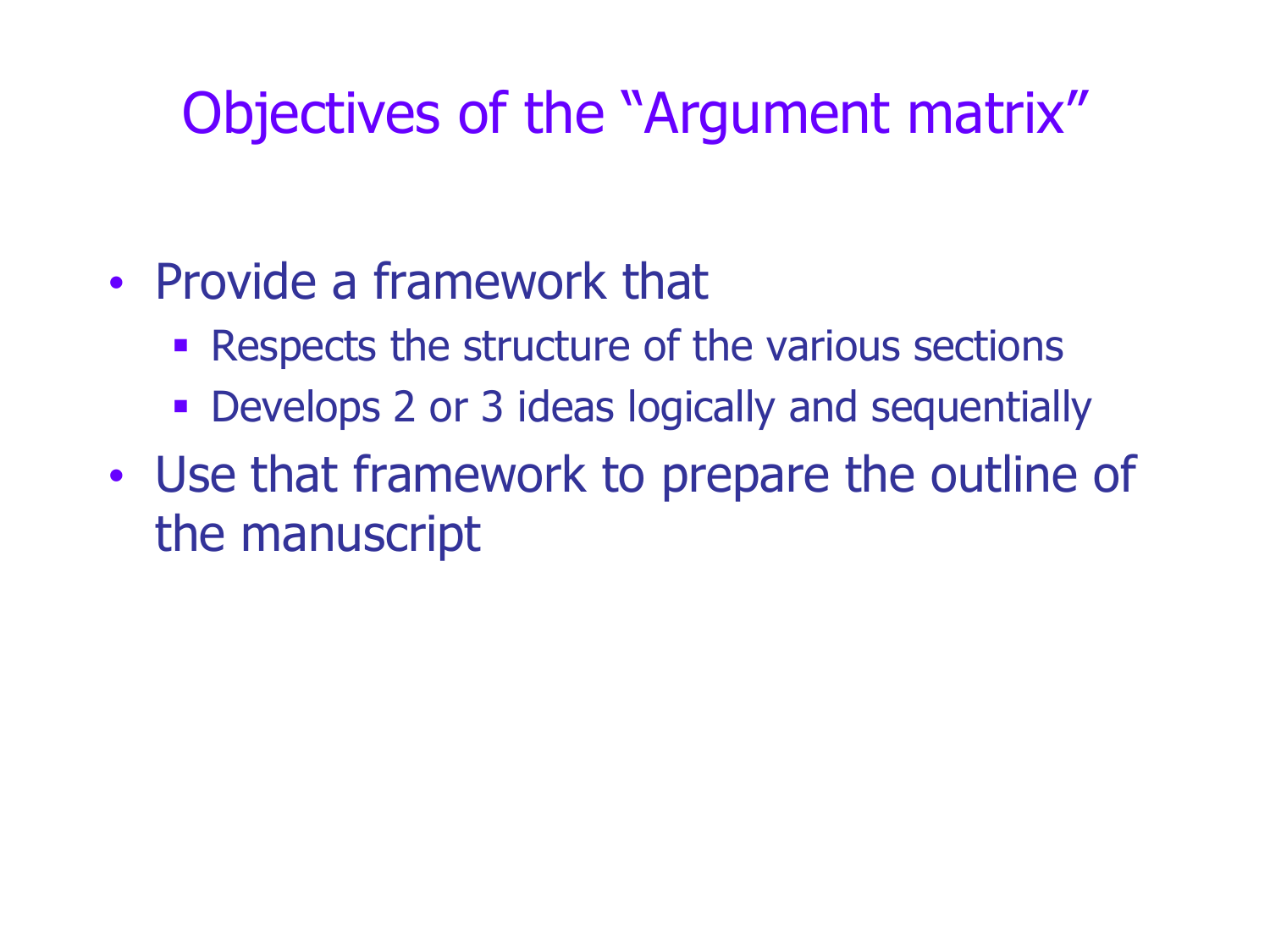# **Structure**

The various sections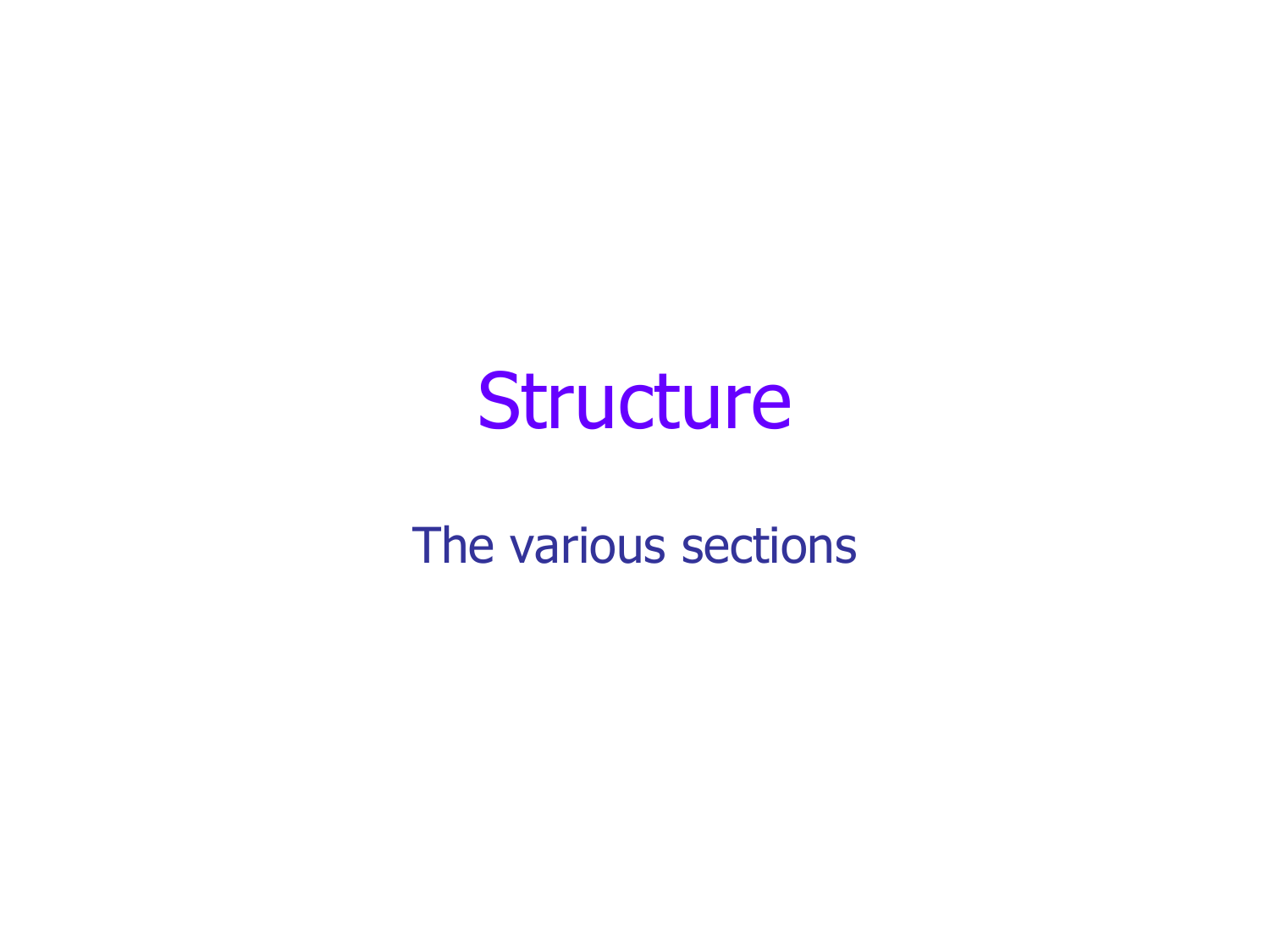#### Main questions – the IMRaD structure

- Introduction
	- Why did you start?
- Methods
	- What did you do?
- Results
	- What did you find?
- Discussion
	- What does it all mean?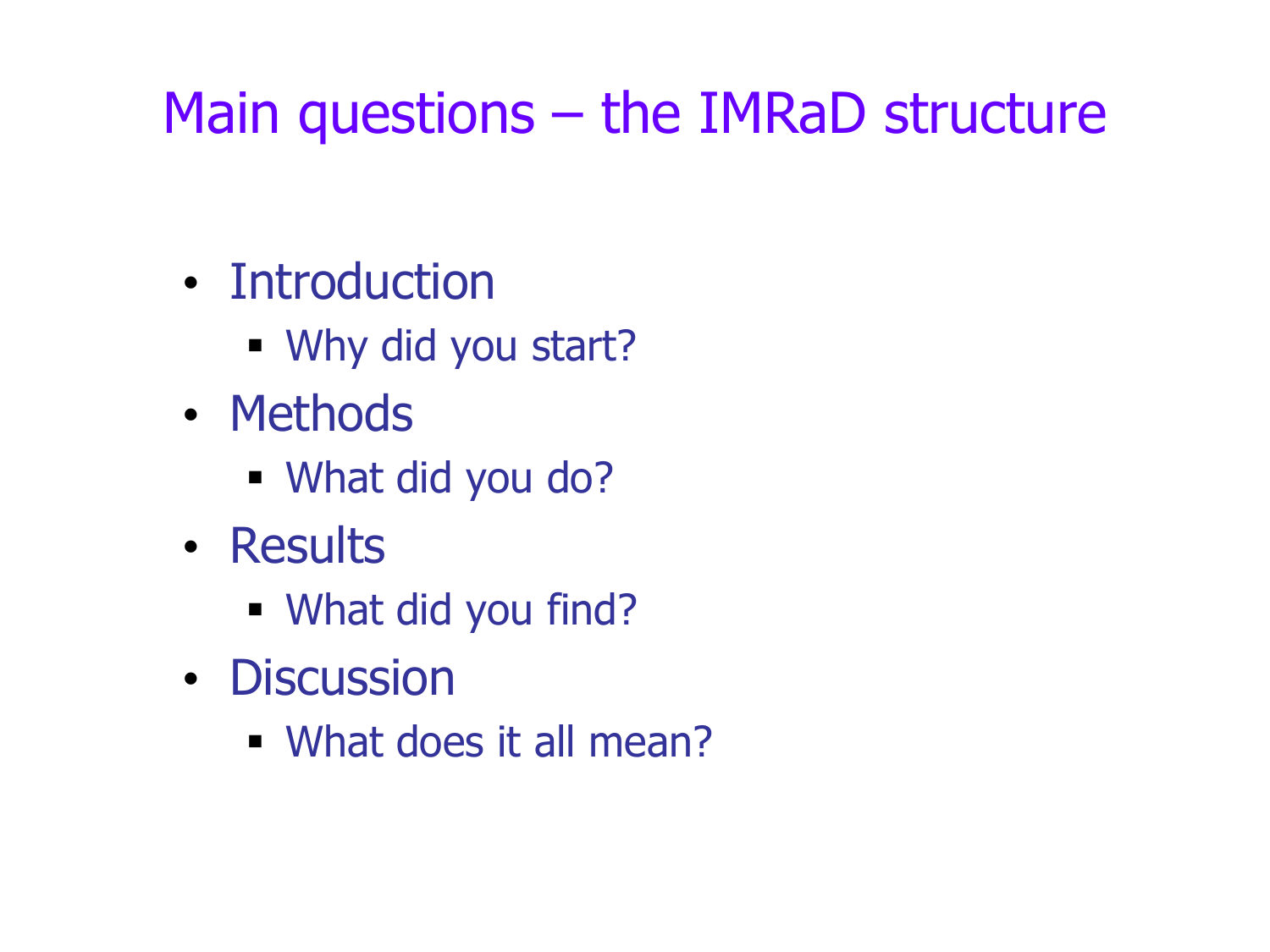### **Introduction**

- Zoom in: from the general to the specific
- Familiarize the reader with the subject
- Current state of knowledge
- Provide the information that makes it clear that the study had to be done

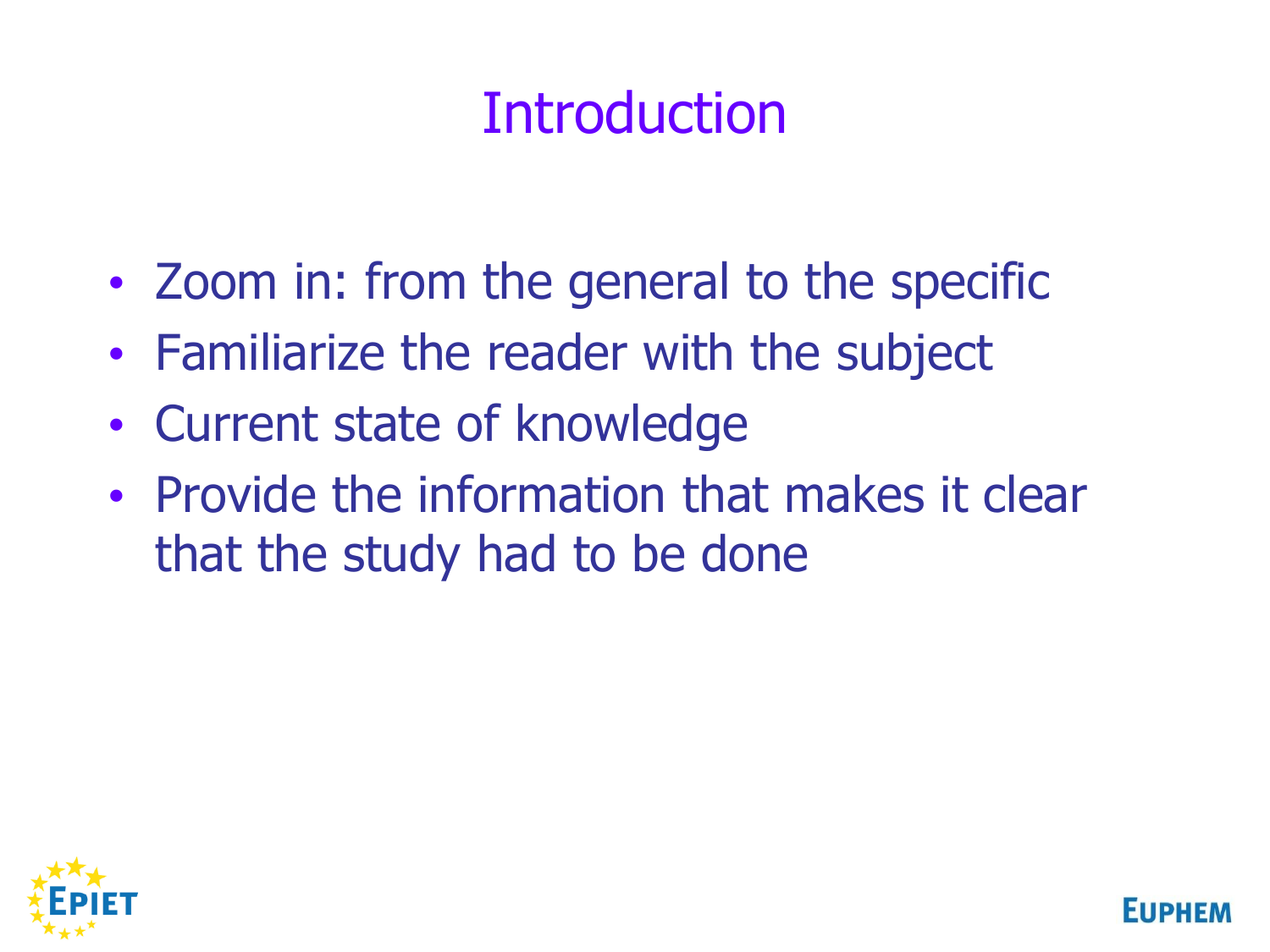#### **Methods**

- Explain what was done in simple terms
- Provide key information
	- Type of study
	- **Example 23 Case definitions**
	- **Sampling strategy**
	- **Sample size**
	- **Data collection**
	- **Data analysis**
	- **Example 1** Confidentiality and ethical considerations



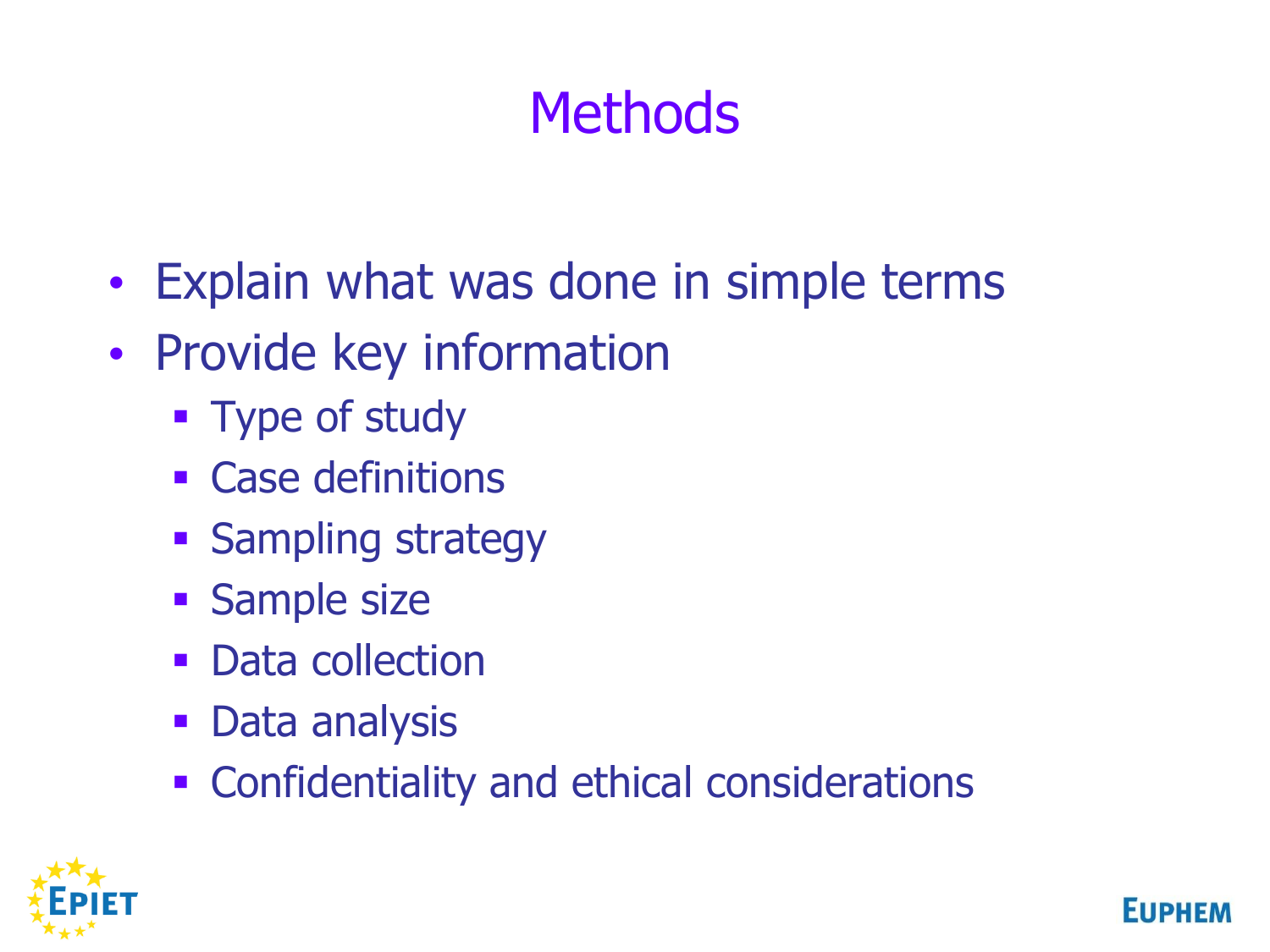#### **Results**

- Describe the findings in simple terms
- Describe the information in the tables as captions
	- **Eg.: cases and controls did not differ with respect** to baseline characteristics (Table 1)

**FIIPP** 

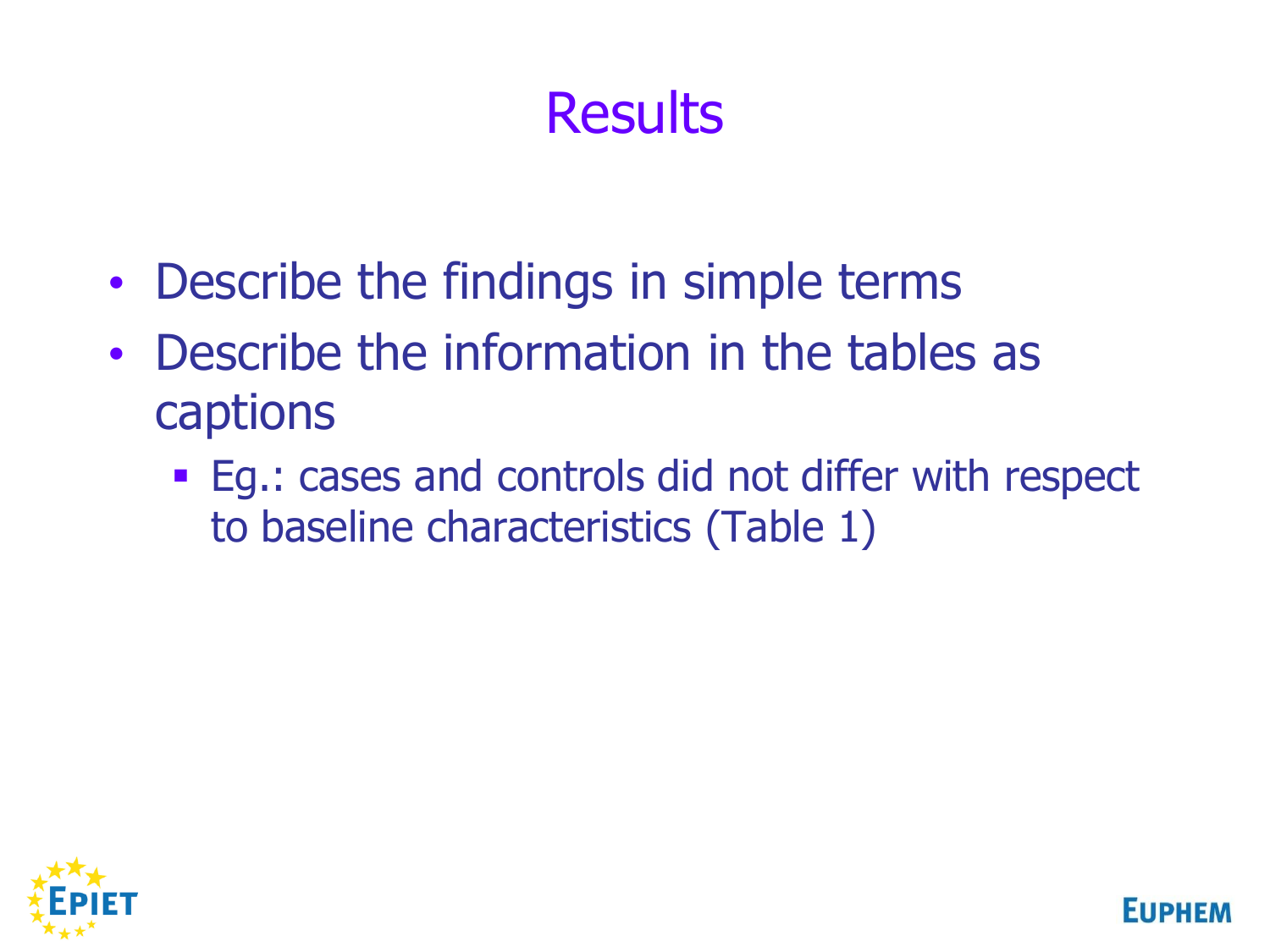#### **Discussion**

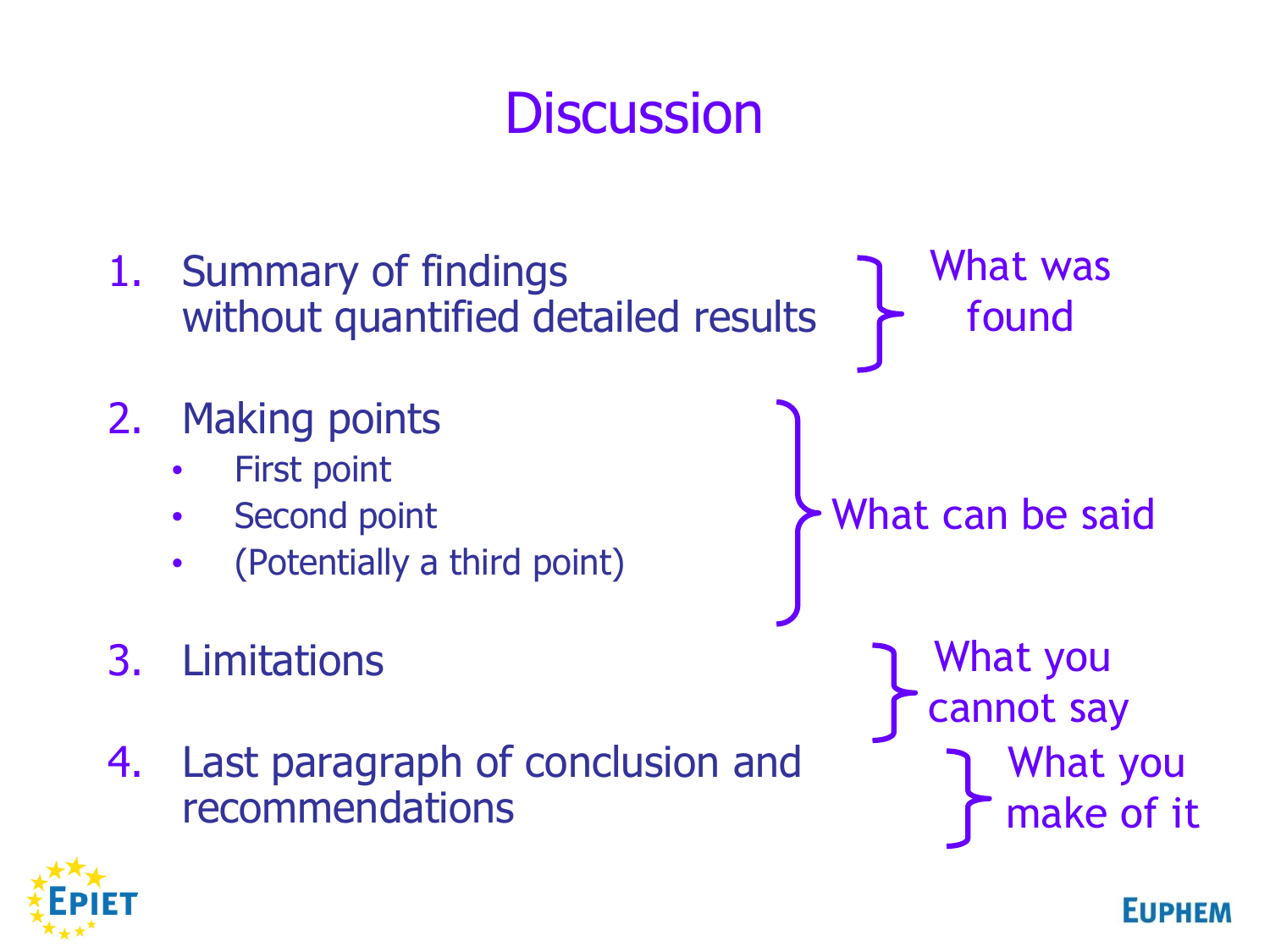#### Envisioning the discussion

#### **Results** •Facts •Figures

#### **Discussion**

•Interpretation •Build up of a number of points

Bridge

**Conclusions** Points made on the basis of the evidence

Recommen**dations** proposed on the basis of the conclusions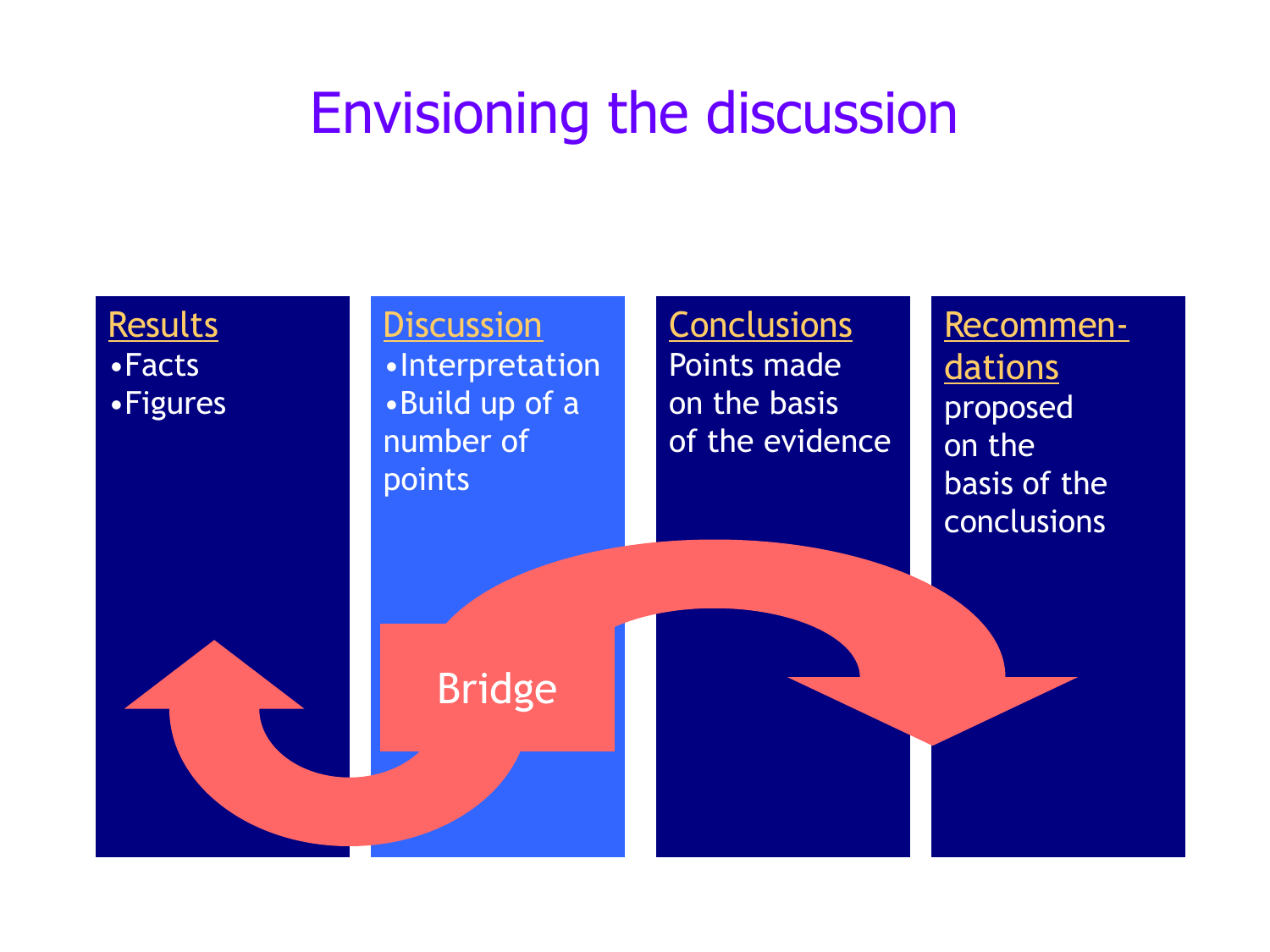#### The life cycle of an epidemiological investigation

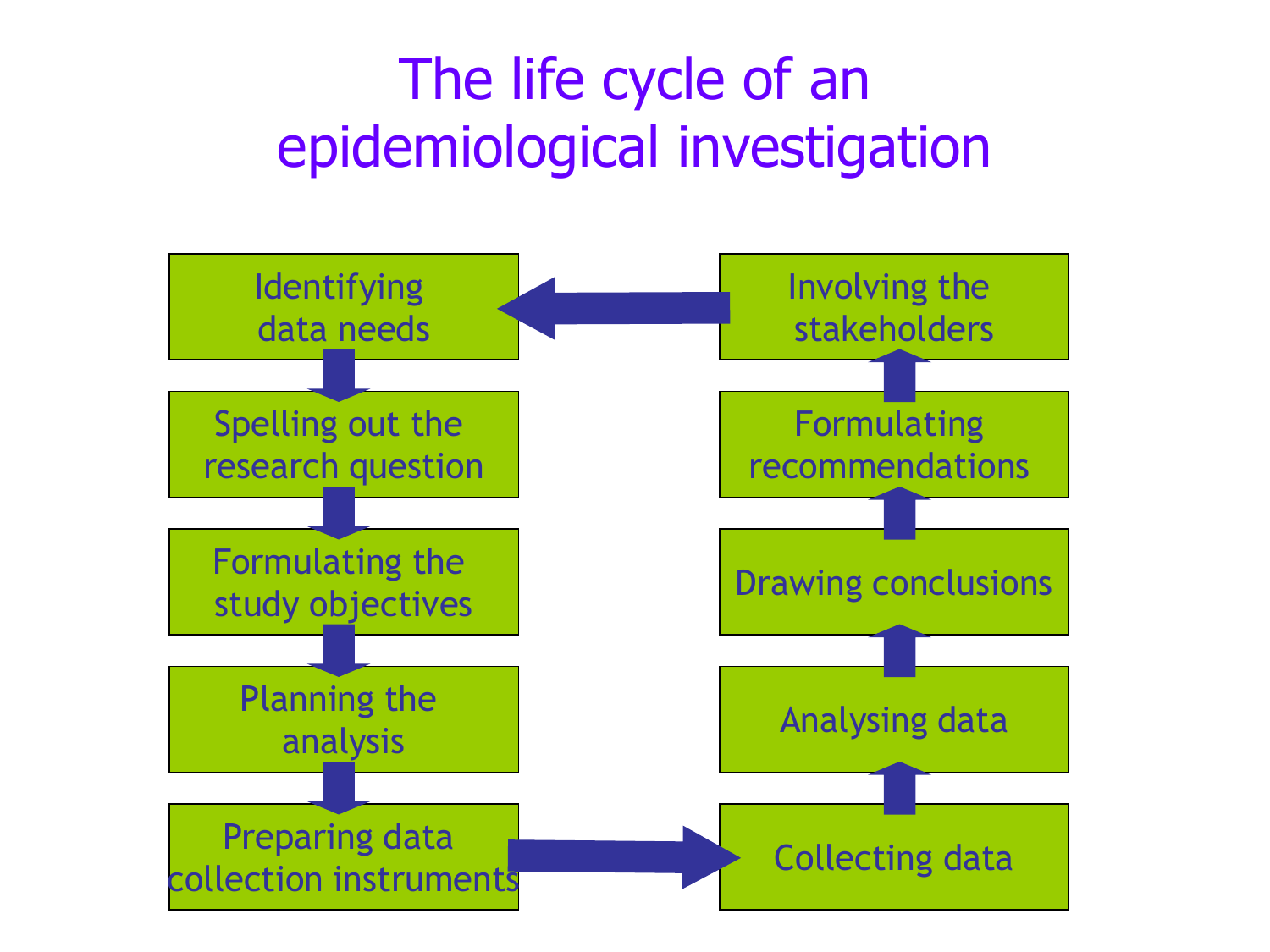#### The life cycle of an epidemiological investigation

**Discussion** 

Identifying data needs Spelling out the research question Formulating the study objectives Planning the analysis Preparing data collection instruments **Collecting data** Analysing data Drawing conclusions Formulating recommendations Involving the stakeholders **Intro** (P1, P2) Intro (P3) Methods **Results**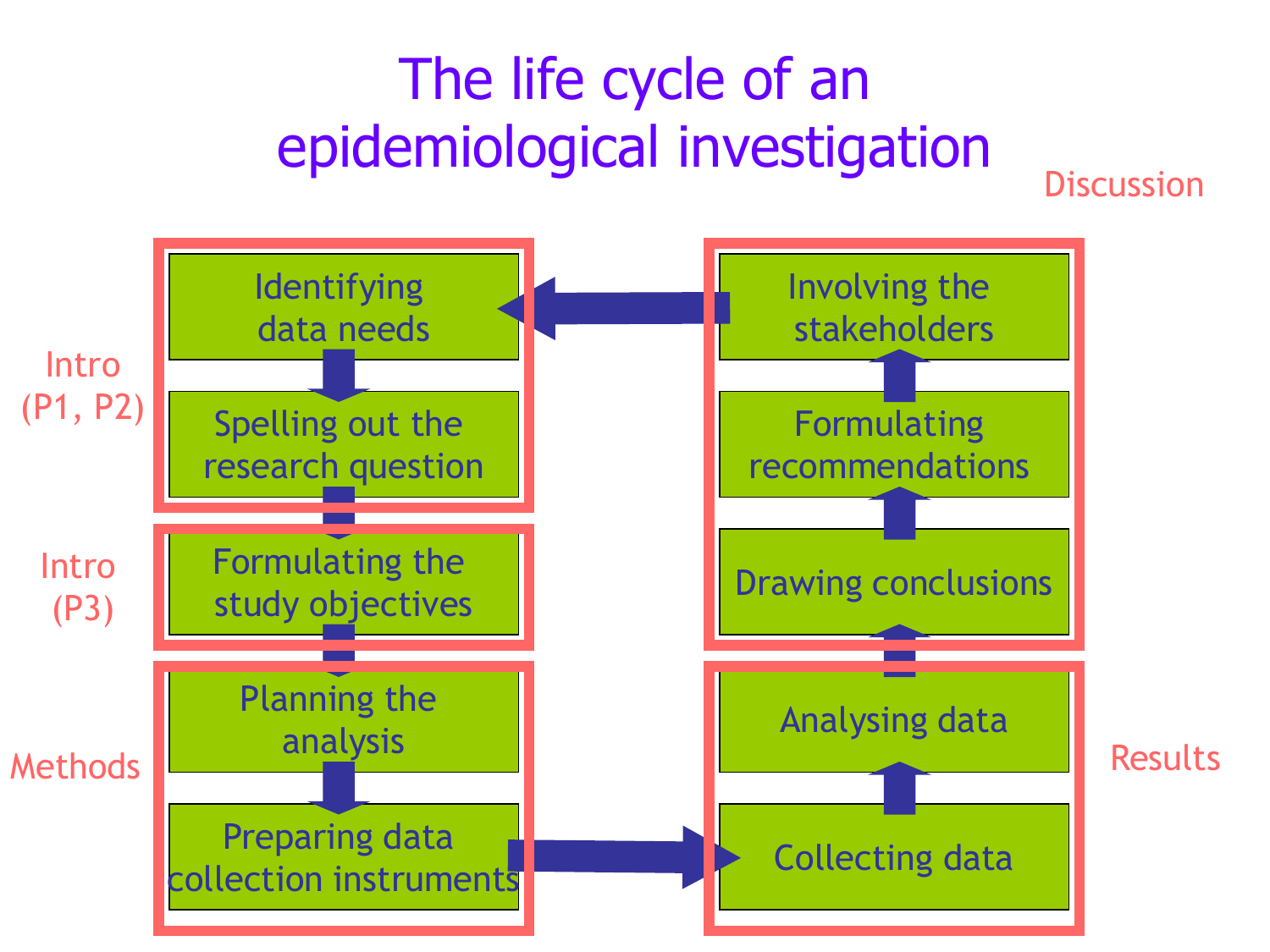

#### Progression in the various sections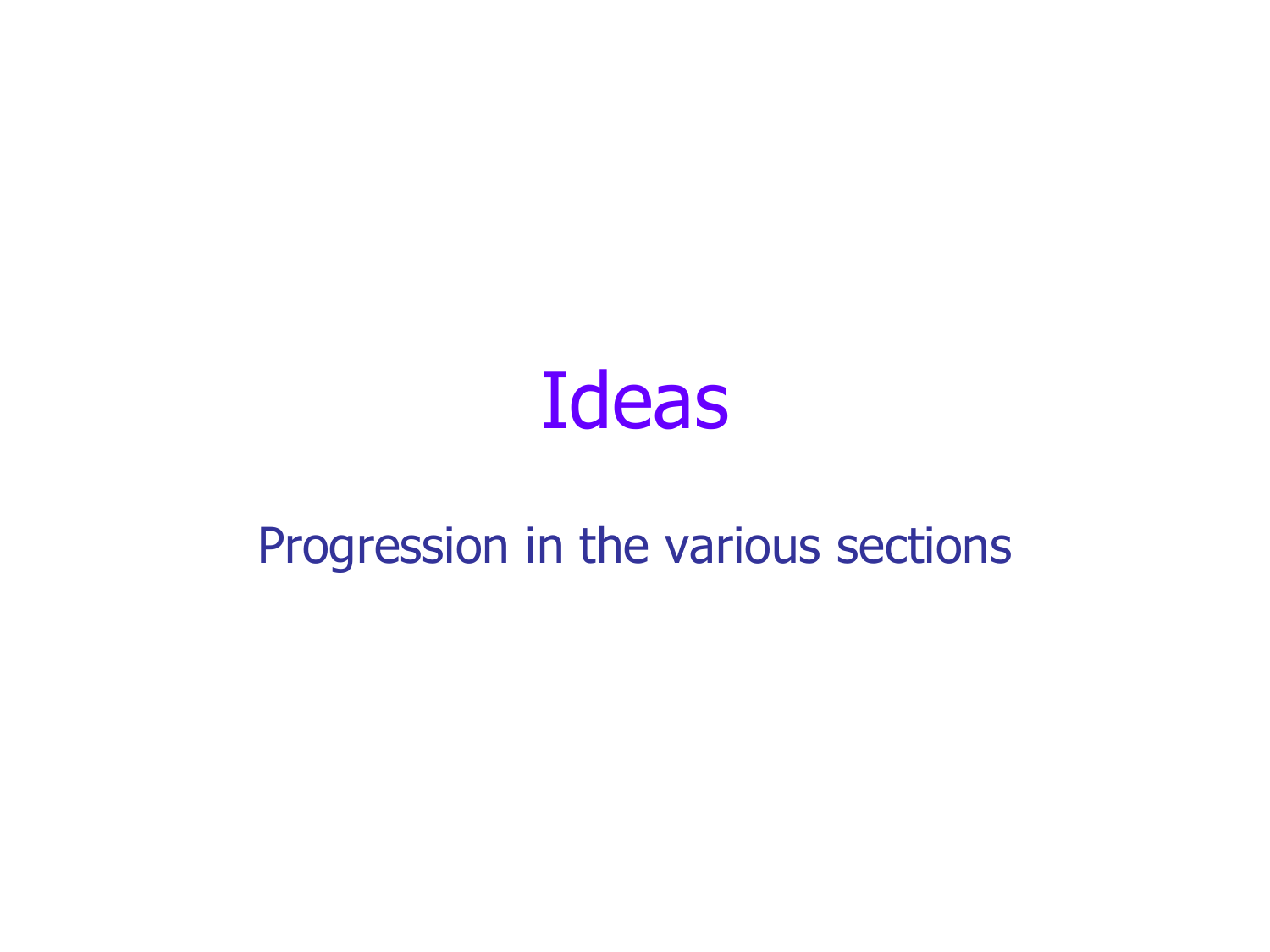#### Linear construction to follow one idea throughout the manuscript

- Introduction
	- **What was know before, the local context**
- Methods
	- The methods used to generate the finding
- Results
	- The facts and figures
- Discussion
	- **Integration of all elements making the case**
- Conclusion
	- The point made
- Recommendation
	- **What the point calls in terms of action**

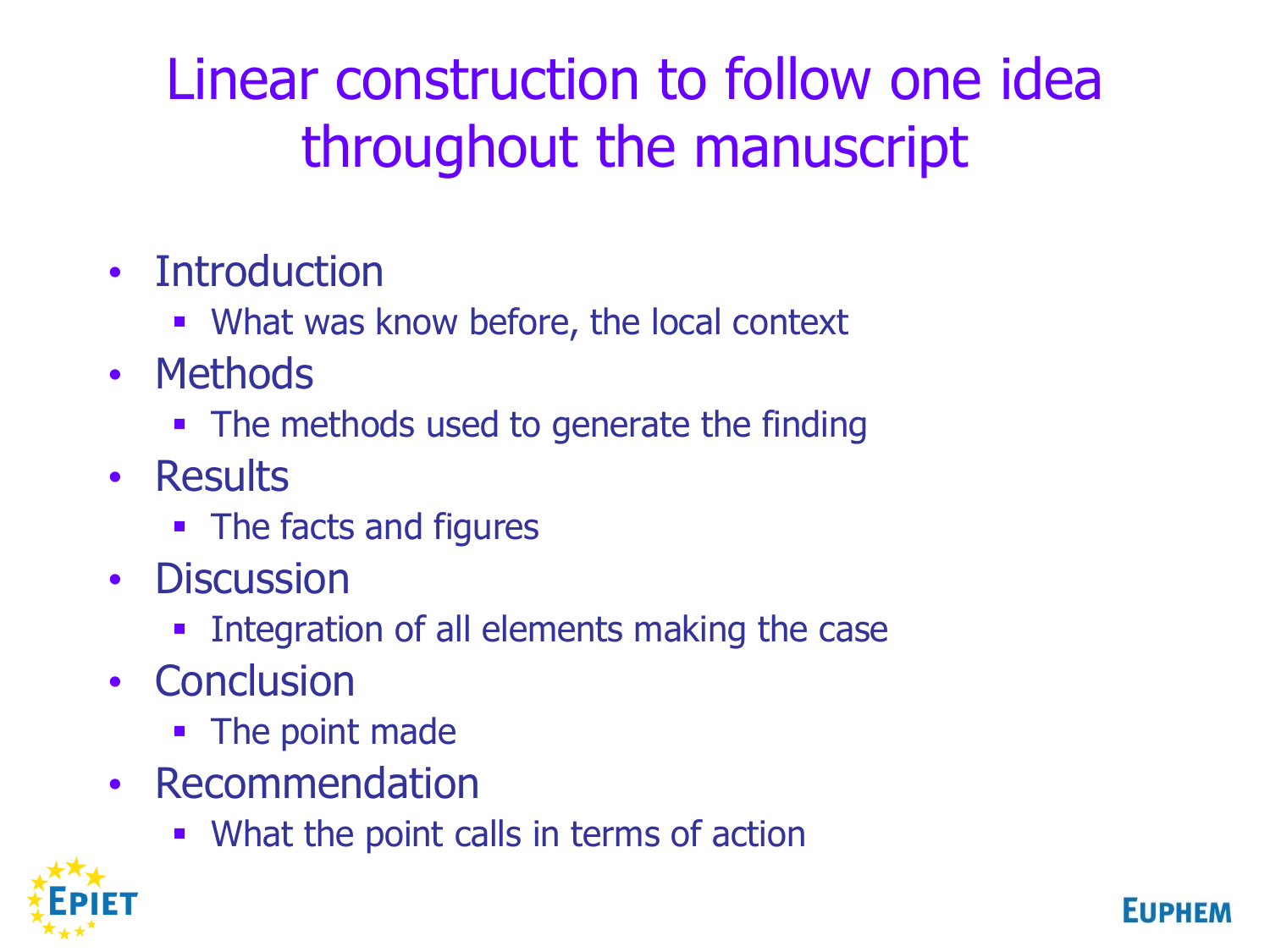## Example of linear construction: Pandemic influenza in Berlin, 2009/2010

- **Idea 1**
	- Use clinical picture + lab characteristics to distinguish H1N1 cases among hospitalized ARI patients
- **Idea 2**
	- **Similar medical preconditions between** hospitalized ARI H1N1+/-
- **Idea 3**
	- **Questionable difference in severity between** H1N1+/- ARI patients

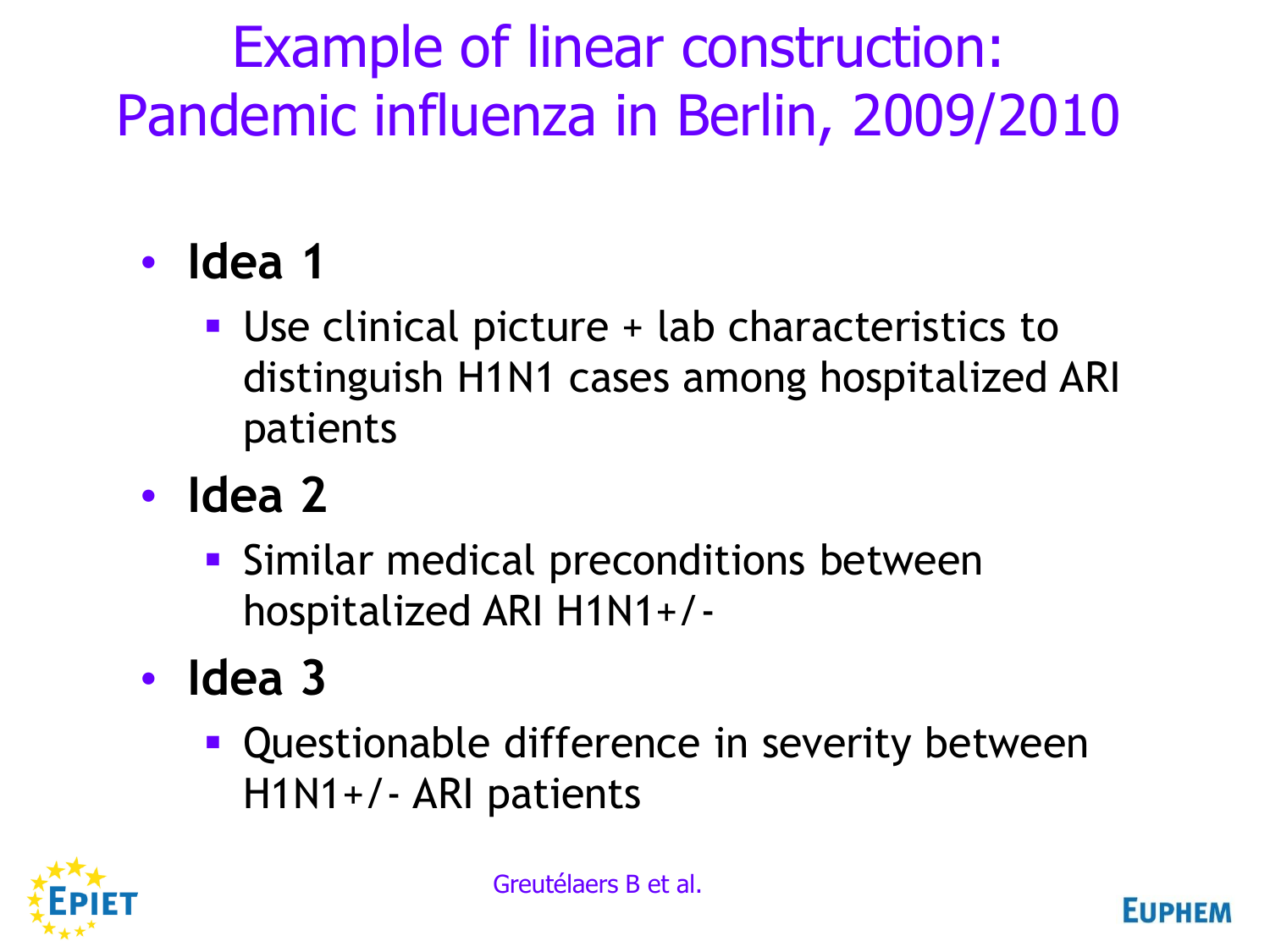## Pandemic influenza in Berlin, 2009/2010

- o Introduction
	- Clinicians do not know who to test for H1N1
	- Risk profiles not known for hospitalized cases
- o Methods
	- Case-control study comparing H1N1+/- ARI-patients
	- Information retrieved from medical files
- o Results
	- More likely fever, headache sore throat and thrombopenia
	- **EXECTE:** Less likely leukocytosis and radiological pneumonia
	- **Preconditions present in 70% of cases and controls**
- o Discussion
	- Low case number
	- Only hospitalized patients
- o Conclusion
	- Indicative for H1N1: Fever + Leuko/Thrombo + Rx pneumonia
	- medical preconditions not indicative
- o Recommendation
	- Indicators need to be further assessed
	- Laboratory diagnosis of H1N1 necessary

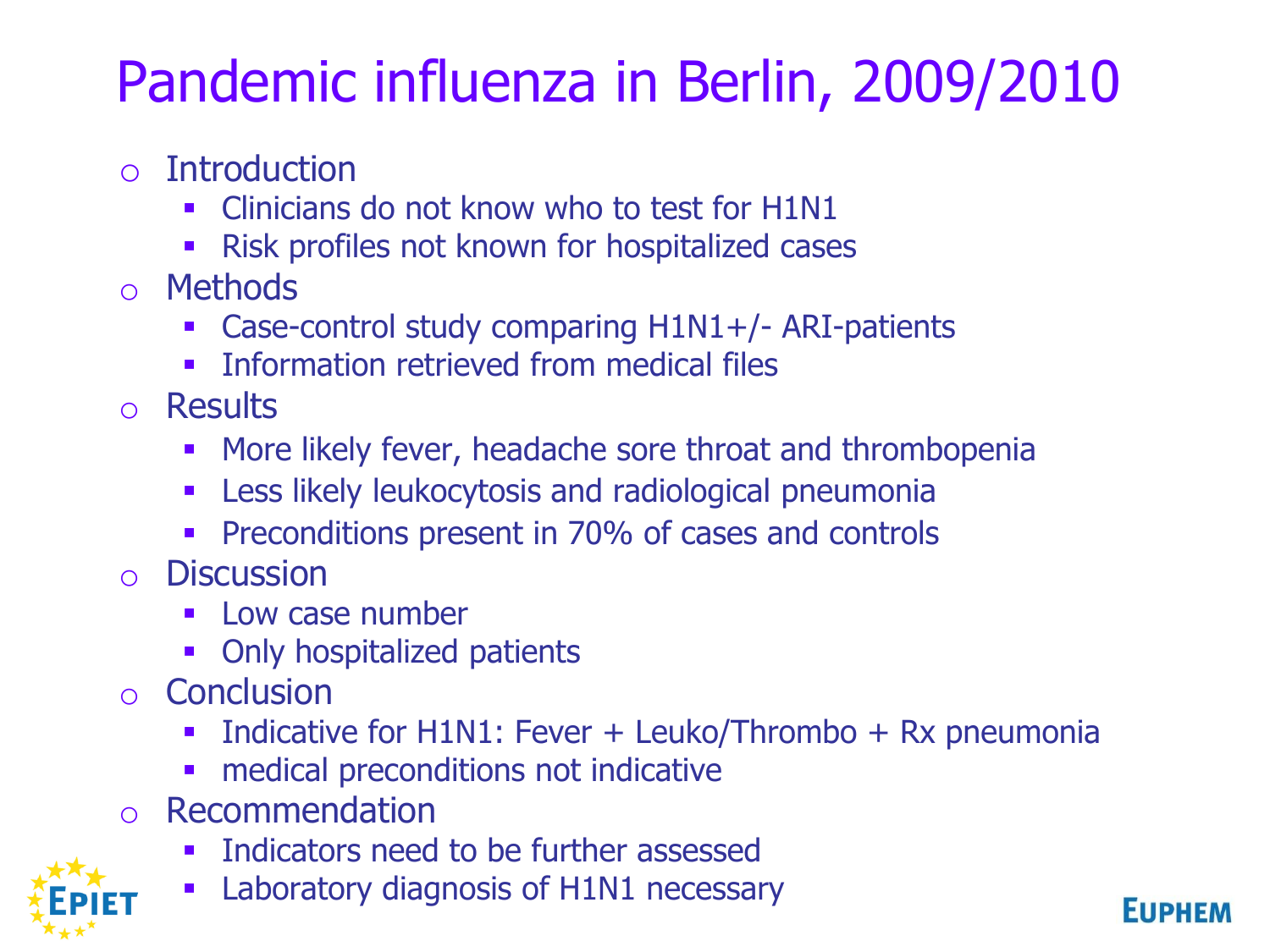# The matrix

The organization of the ideas in the sections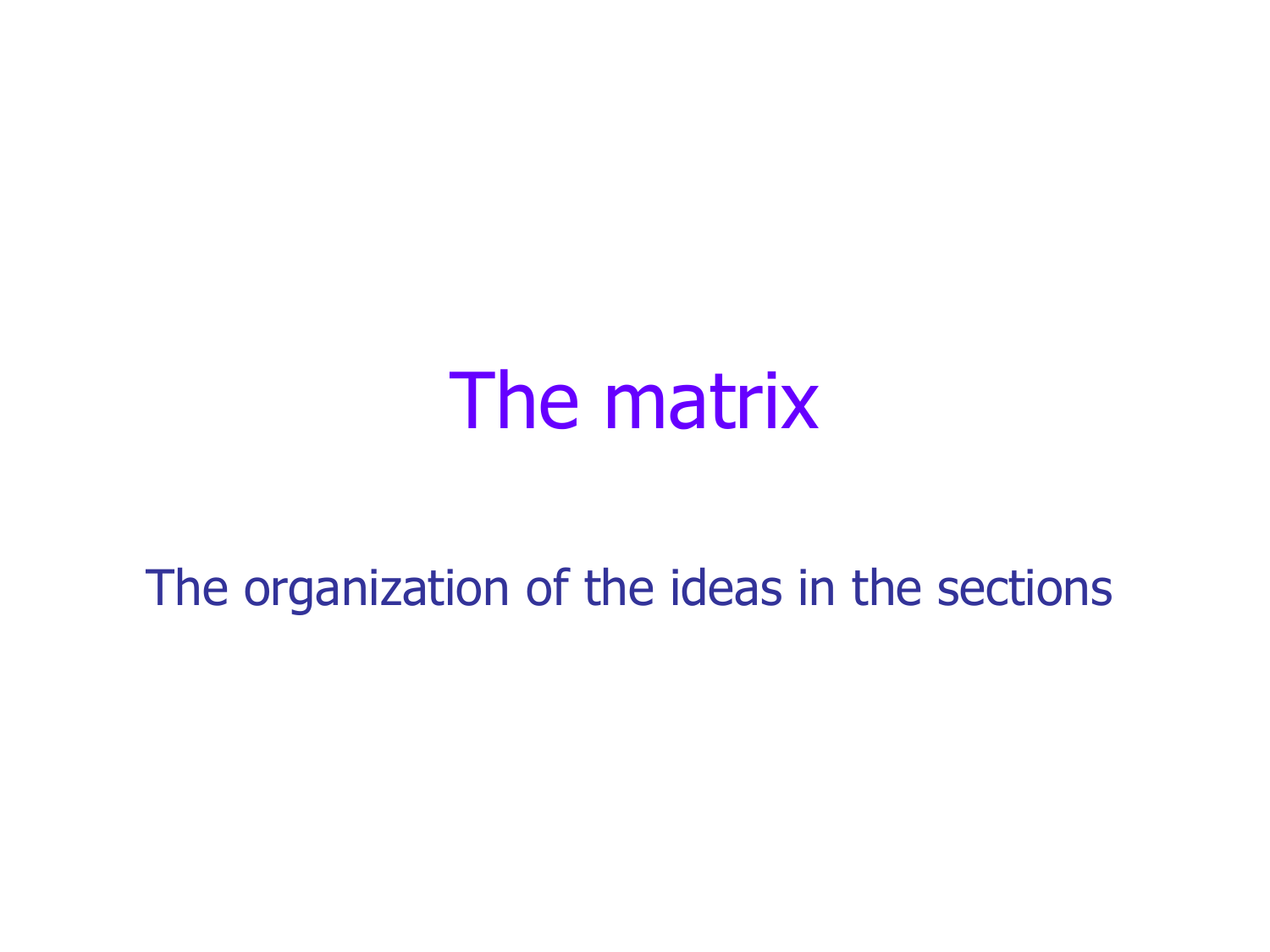#### Argument matrix template to articulate the ideas of a manuscript

| <b>Ideas</b> | <b>Intro</b> | <b>Methods</b> | <b>Results</b> | <b>Discussion</b> |                    |                    |                             |  |
|--------------|--------------|----------------|----------------|-------------------|--------------------|--------------------|-----------------------------|--|
|              |              |                |                | <b>Points</b>     | <b>Limitations</b> | <b>Conclusions</b> | <b>Recommen-</b><br>dations |  |
| Idea<br>#1   |              |                |                |                   |                    |                    |                             |  |
| Idea<br>#2   |              |                |                |                   |                    |                    |                             |  |
| Idea<br>#3   |              |                |                |                   |                    |                    |                             |  |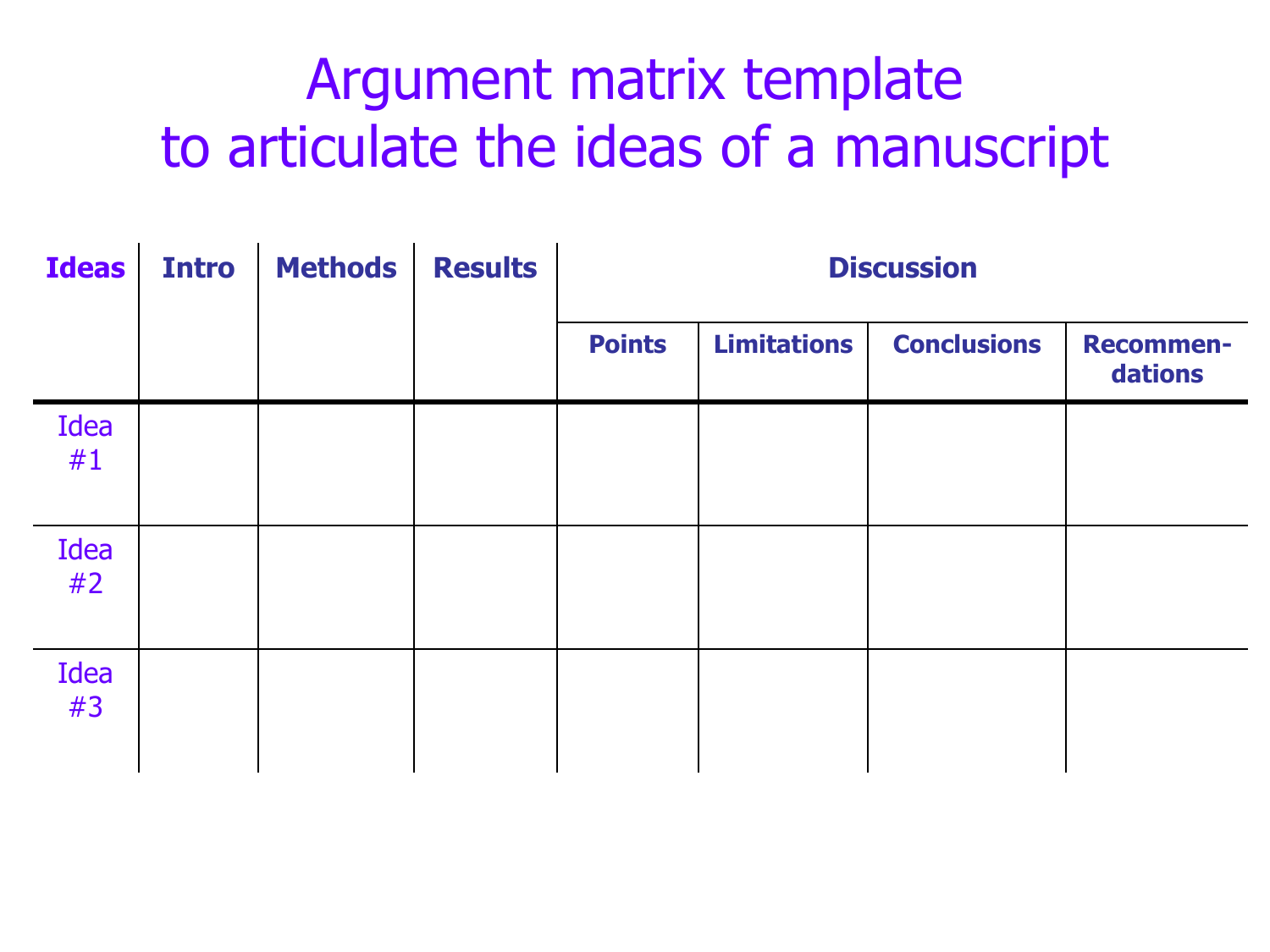#### Argument matrix template

| <b>Ideas</b> | <b>Intro</b> | <b>Methods</b> | <b>Results</b> | <b>Discussion</b> | Limitations   Conclusions | <b>Recommen-</b><br>dations |
|--------------|--------------|----------------|----------------|-------------------|---------------------------|-----------------------------|
| Idea<br>#1   |              |                |                |                   |                           |                             |
| Idea<br>#2   |              |                |                |                   |                           |                             |
| Idea<br>#3   |              |                |                |                   |                           |                             |

#### Direction used to develop the ideas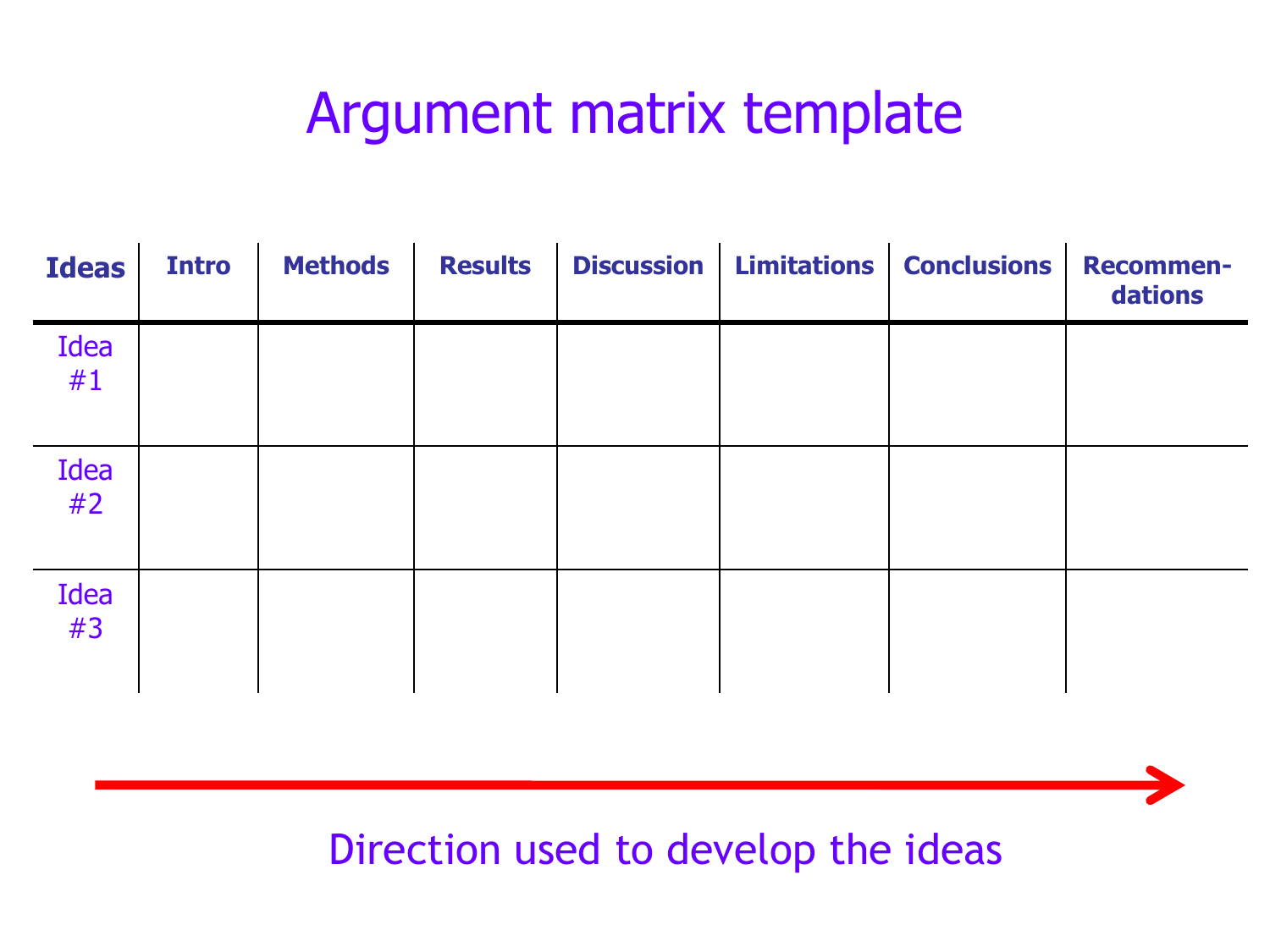#### Argument matrix template



Direction which the paper will follow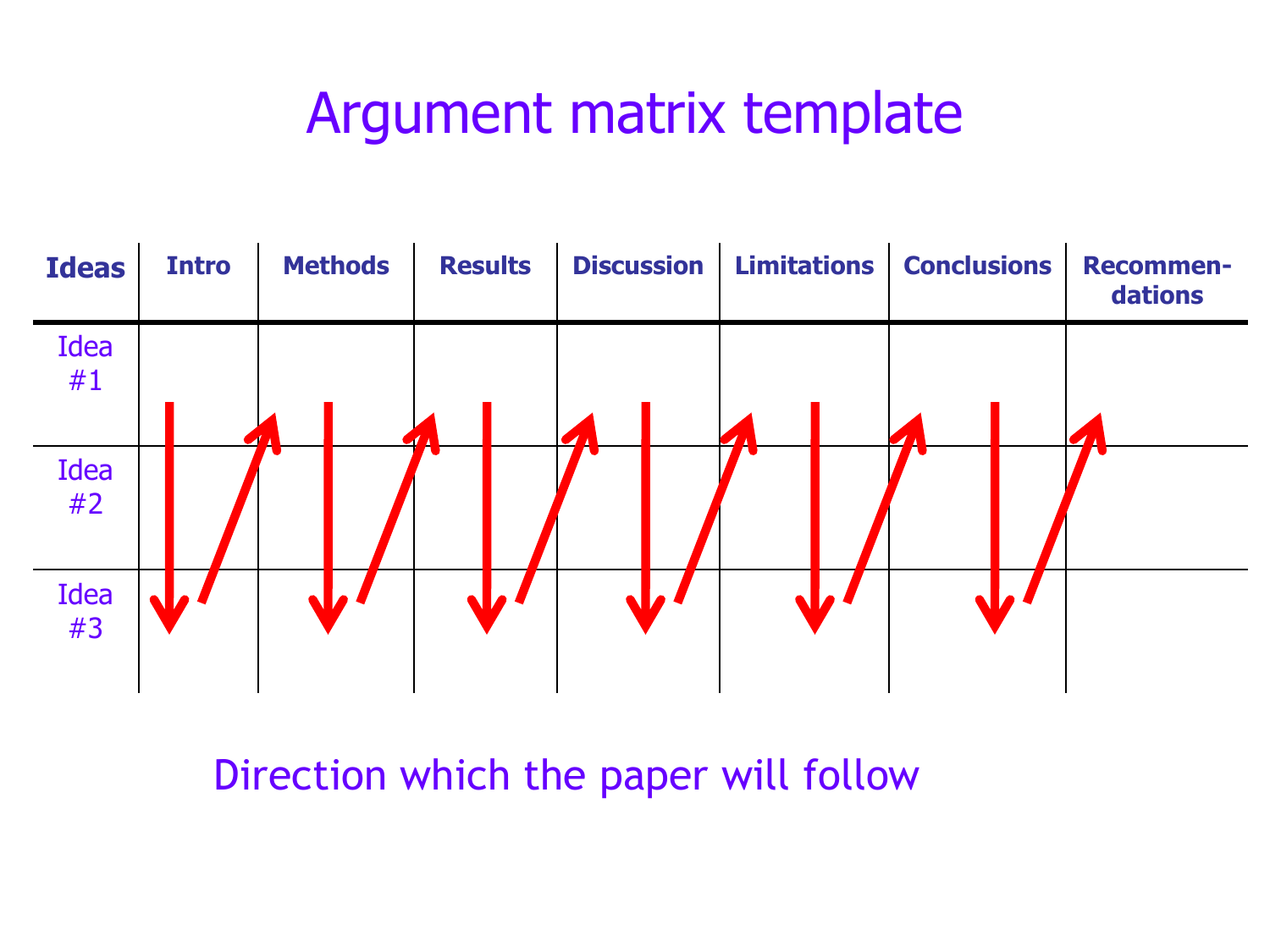#### Uses of an argument matrix

**EUPHE** 

#### • Primary preparation

- Before a manuscript is started
- Secondary preparation
	- To re-organize a draft

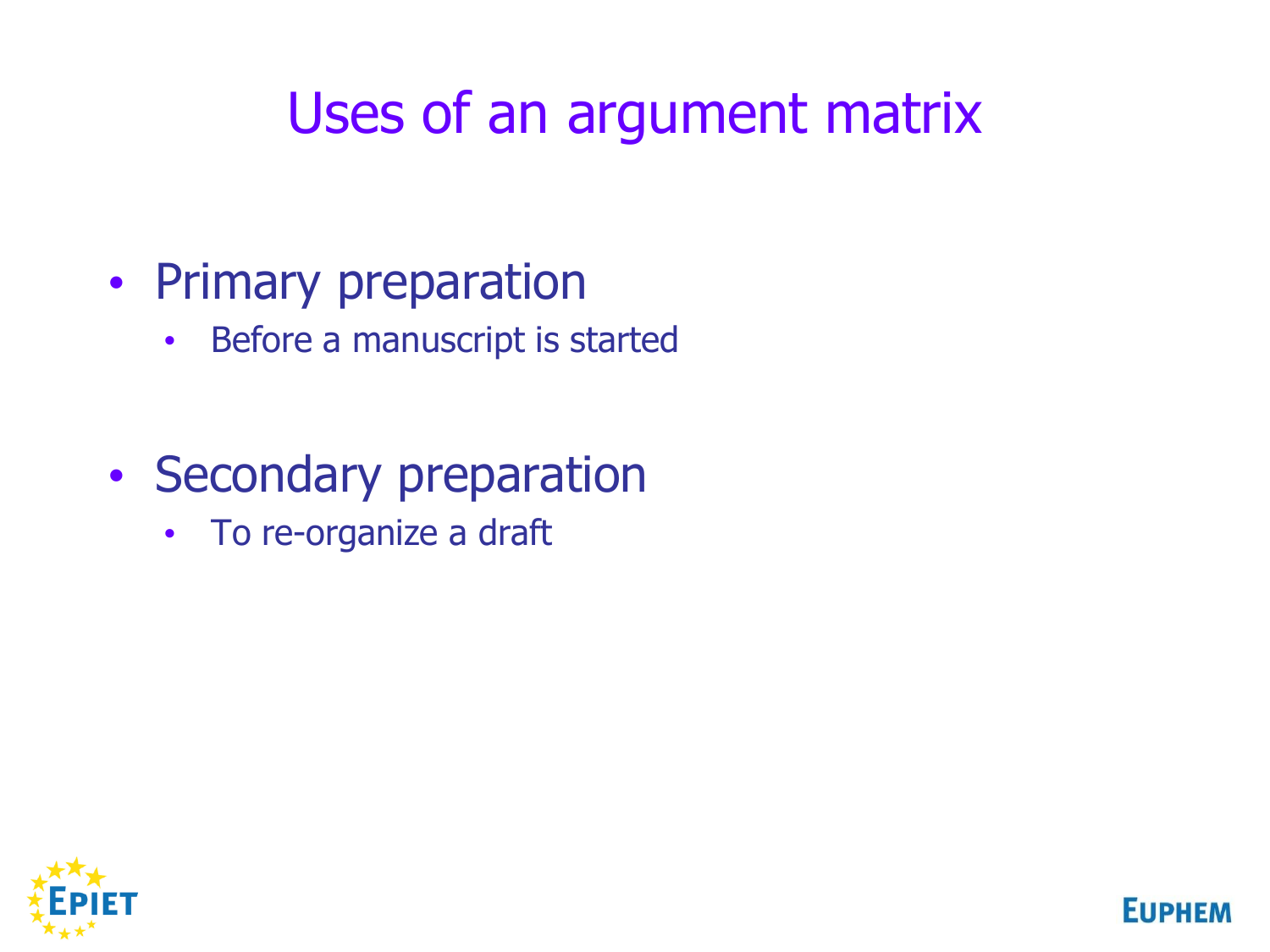### Uses of an argument matrix

- Primary preparation
	- **Organize ideas before drafting the manuscript** 
		- Identify ideas
		- Lay out the points according to the sections of the manuscript
	- **Helps to build consensus among all co-authors**
	- **Starting from the matrix prepare a high level** outline
- Secondary preparation

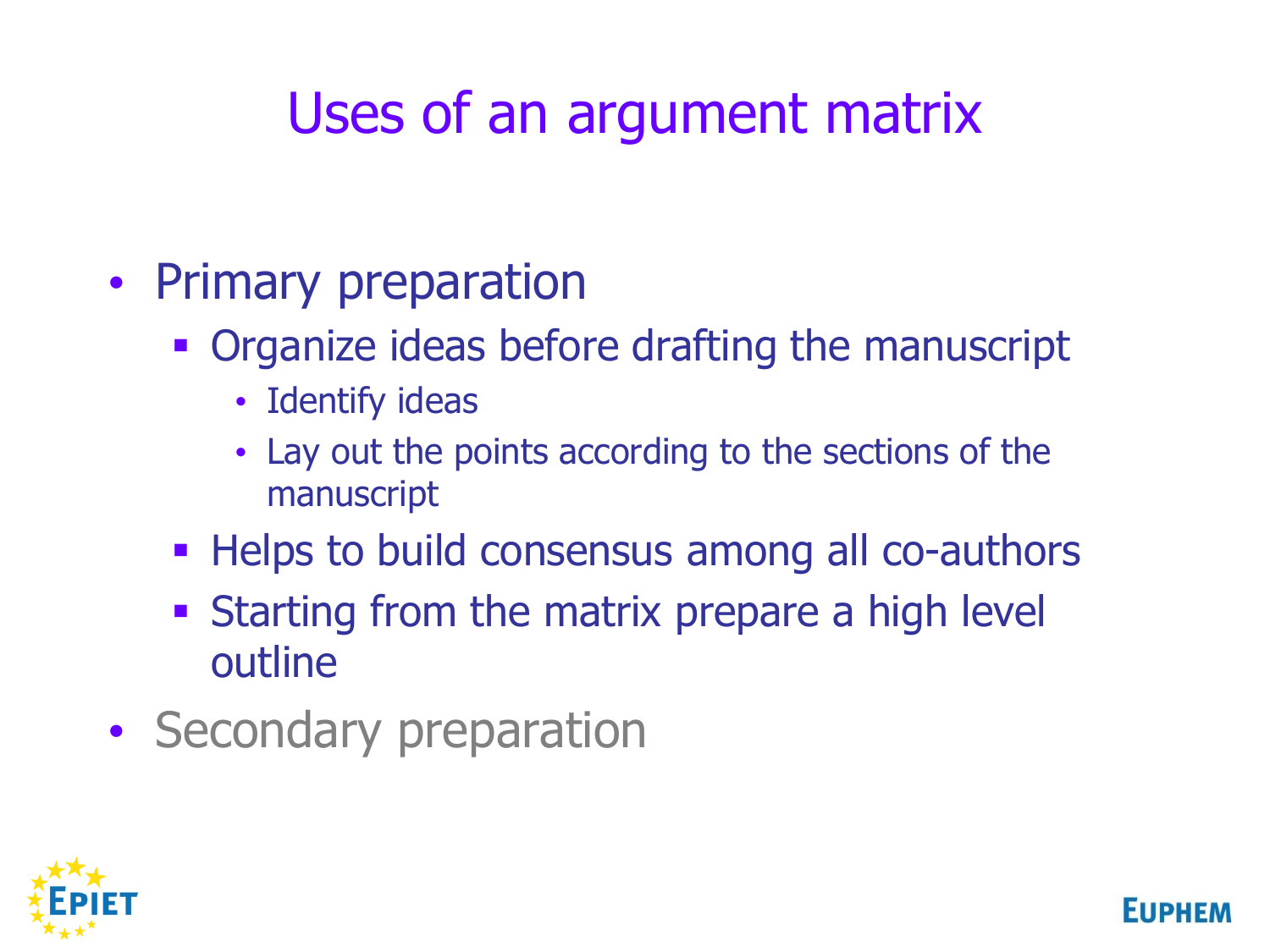## High level outline

- Synopsis of the manuscript
- Contains all the sections and subheadings
- "Outline view" in Word
- One bullet point per future paragraph
	- **Think of what the reader will have to remember** upon completion of the reading of the future paragraph

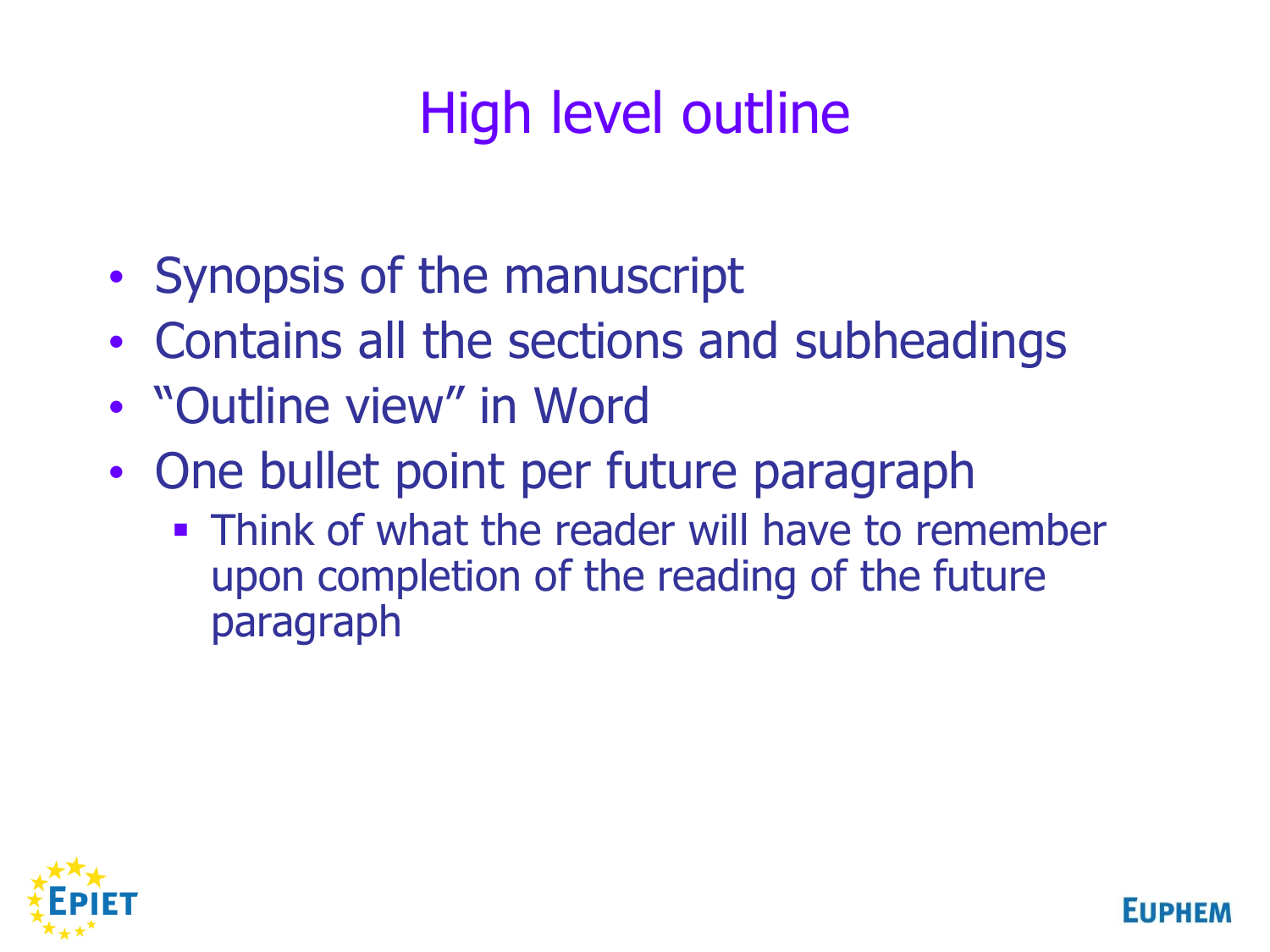## Uses of an argument matrix

- Primary preparation
- Secondary preparation
	- Re-organize the ideas in a confused manuscript
		- Identify the main ideas
		- Prepare a blank matrix
		- Read the manuscript with a highlighter to identify the elements that belong to the main ideas
		- Within each ideas, identify the elements that belong to the various sections
		- Distribute the elements in the blank matrix
		- Identify the holes in the matrix